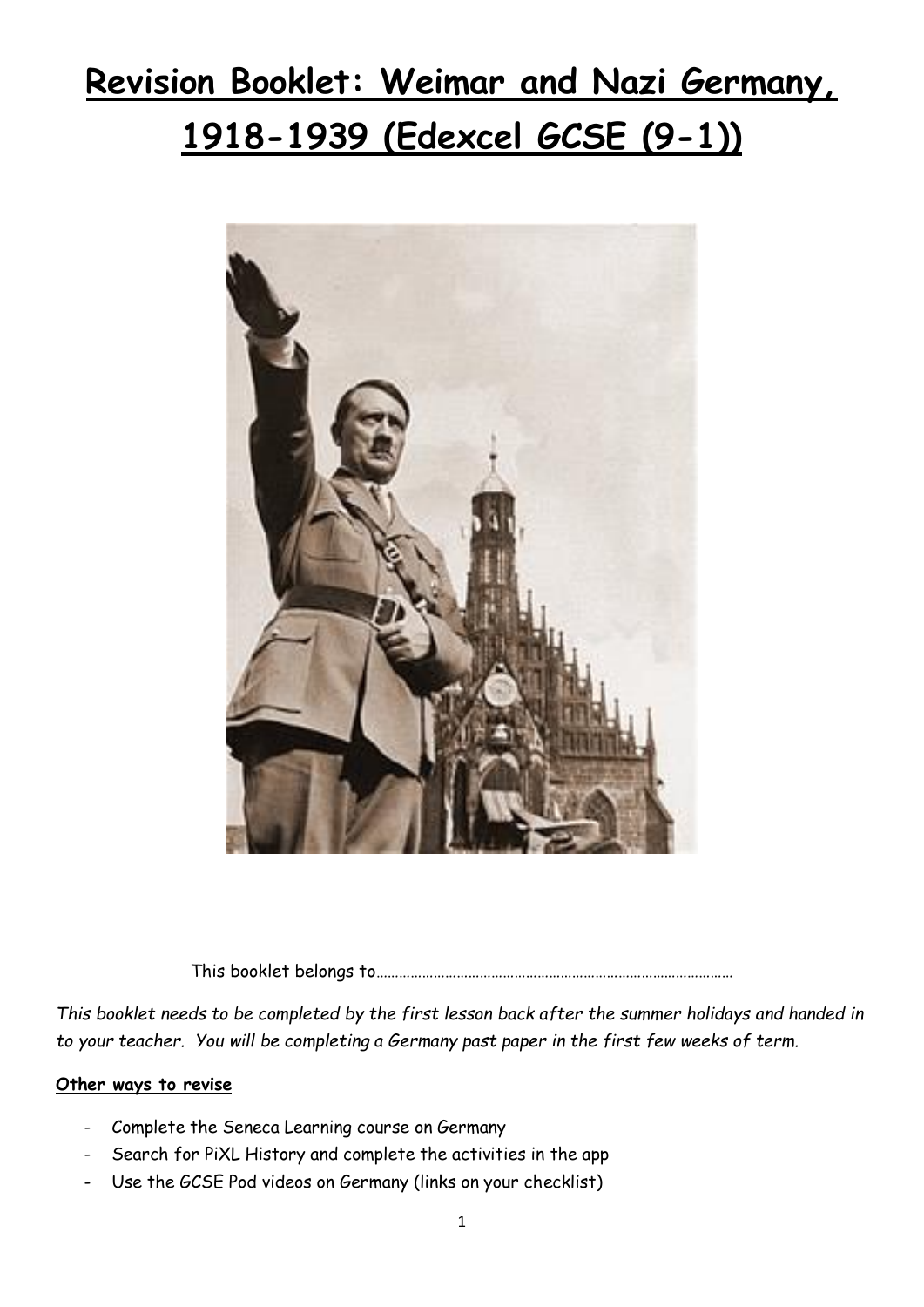| 1. The Weimar Republic 1918-29                                                                             |         |  |  |  |
|------------------------------------------------------------------------------------------------------------|---------|--|--|--|
| 1.1 The origins of the Republic, 1918-29                                                                   |         |  |  |  |
| The Impact of World War One                                                                                |         |  |  |  |
| Impact of WW1 - https://members.gcsepod.com/shared/podcasts/title/10653                                    |         |  |  |  |
| The German Revolution, 1918-19, the abdication of the Kaiser and the creation of the Republic<br>$\bullet$ |         |  |  |  |
| Strengths and weaknesses of the Weimar Constitution                                                        |         |  |  |  |
| Nature of Weimar Constitution - https://members.gcsepod.com/shared/podcasts/title/10653                    |         |  |  |  |
| 1.2 Early Challenges to the Republic, 1924-29                                                              |         |  |  |  |
| The Armistice and Revolution, 1919<br>$\bullet$                                                            |         |  |  |  |
| The Treaty of Versailles (Diktat) and the 'Stab in the Back' Theory, (Dolchstoss) -                        |         |  |  |  |
| Treaty of Versailles - https://members.gcsepod.com/shared/podcasts/title/10653                             |         |  |  |  |
| Challenges from the Left and Right Inside the Reichstag<br>$\bullet$                                       |         |  |  |  |
| The Spartacists Uprising, 1919 and the role of the Freikorps<br>٠                                          |         |  |  |  |
| The Kapp Putsch, 1921                                                                                      |         |  |  |  |
| Early challenges - https://members.gcsepod.com/shared/podcasts/title/10653                                 |         |  |  |  |
| The Challenges of 1923: The Causes and impacts of the invastion of the Ruhr<br>$\bullet$                   |         |  |  |  |
| The Challenges of 1923: Inflation and Hyperinflation                                                       |         |  |  |  |
| Occupation of the Ruhr - https://members.gcsepod.com/shared/podcasts/title/10653                           |         |  |  |  |
| 1.3 The Recovery of the Republic, 1924-29                                                                  |         |  |  |  |
| The Role of Gustav Stresemann                                                                              |         |  |  |  |
| Stresemann era - https://members.gcsepod.com/shared/podcasts/title/10653                                   |         |  |  |  |
| The Rentenmark, 1923                                                                                       |         |  |  |  |
| The Dawes Plan, 1924 and the Young Plan 1929<br>$\bullet$                                                  |         |  |  |  |
| The Locarno Pact, 1925 and its impact on Foreign Relations<br>٠                                            |         |  |  |  |
| Joining the League of Nations, 1926 and the Kellog-Briand Pact 1928                                        |         |  |  |  |
| 1.4 Changes in Society, 1924-29                                                                            | $\odot$ |  |  |  |
| Changes in the Standard of Living: Unemployment and unemployment insurance                                 |         |  |  |  |
| Changes in the Standard of Living: Work and Wages<br>٠                                                     |         |  |  |  |
| Changes in the Standard of Living: Housing<br>٠                                                            |         |  |  |  |
| Role of women at work, politics and leisure                                                                |         |  |  |  |
| Cultural Changes in the Weimar Republic: Architecture, Art, Cinema                                         |         |  |  |  |
| Life in Germany under Weimar - https://members.gcsepod.com/shared/podcasts/title/10653                     |         |  |  |  |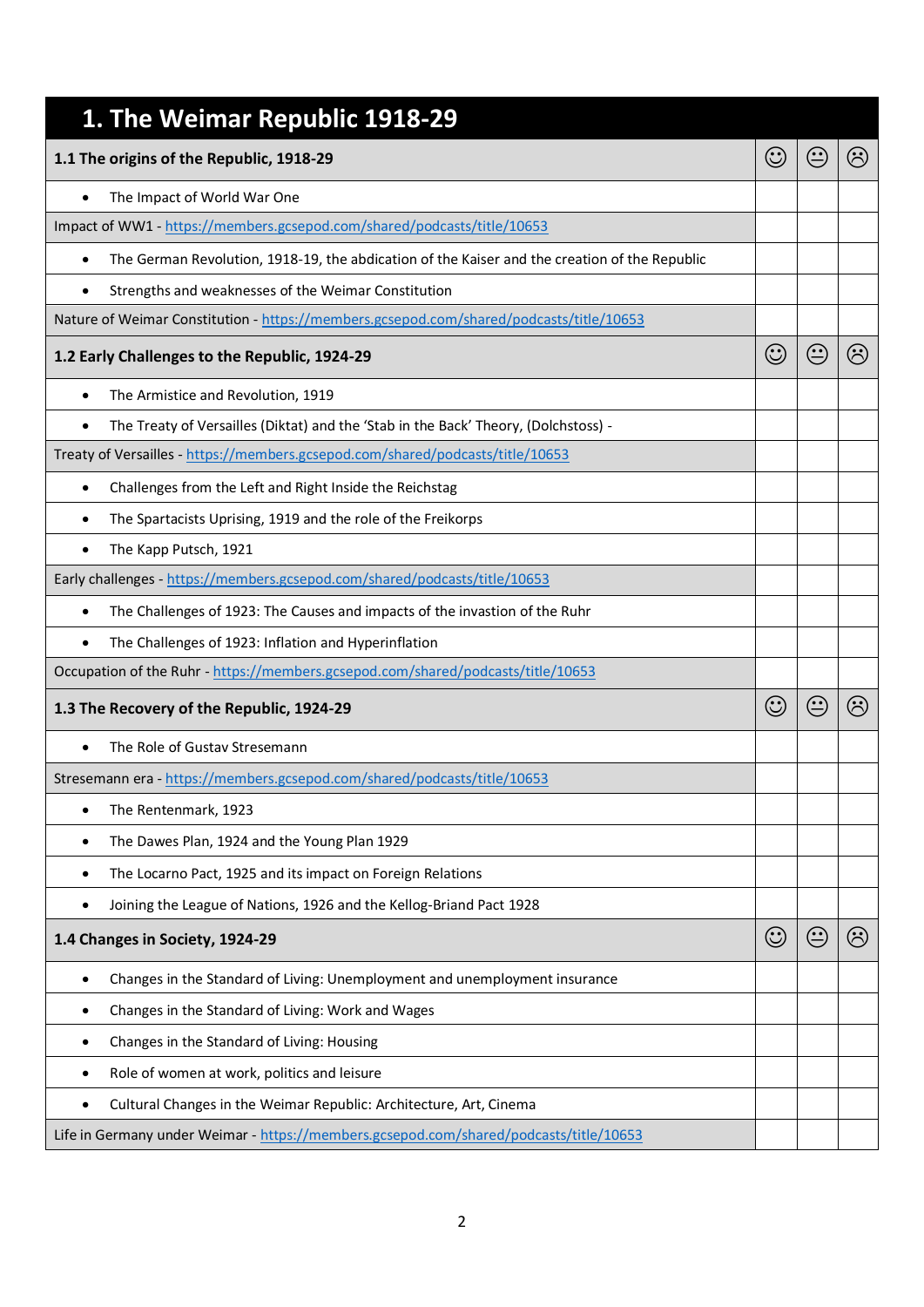| 2. Hitler's Rise to Power, 1919 - 33                                                      |  |  |                                |  |
|-------------------------------------------------------------------------------------------|--|--|--------------------------------|--|
| 2.1 Early Development of the Nazi Party, 1920-22                                          |  |  |                                |  |
| Hitler's background and life story<br>$\bullet$                                           |  |  |                                |  |
| Joining the German Worker's Party (DAP) and Setting up the Nazi Party (NSDAP)<br>٠        |  |  |                                |  |
| The Twenty-Five Point Programme<br>٠                                                      |  |  |                                |  |
| The role of the SA or 'Brownshirts'<br>$\bullet$                                          |  |  |                                |  |
| Hitler's personal appeal<br>٠                                                             |  |  |                                |  |
| Party Leadership (Hess, Goering, Streicher, Rohm)                                         |  |  |                                |  |
| Founding of the Nazi Party - https://members.gcsepod.com/shared/podcasts/title/10654      |  |  |                                |  |
| Nazi Aims and tactics - https://members.gcsepod.com/shared/podcasts/title/10654           |  |  |                                |  |
| 2.2 The Munich Putsch and Lean Years, 1919-33                                             |  |  |                                |  |
| Causes, events and consequences of the Munich Putsch<br>٠                                 |  |  |                                |  |
| Munich Putsch - https://members.gcsepod.com/shared/podcasts/title/10654                   |  |  |                                |  |
| Reasons for limited support of the Nazis, 1924-29<br>$\bullet$                            |  |  |                                |  |
| Party reorganisation<br>٠                                                                 |  |  |                                |  |
| Mein Kampf and its impact<br>٠                                                            |  |  |                                |  |
| Bamberg Conference, 1926                                                                  |  |  |                                |  |
| The lean years - https://members.gcsepod.com/shared/podcasts/title/10654                  |  |  |                                |  |
| 2.3 Growth in Nazi Support, 1929 - 32                                                     |  |  | $\langle \ddot{\cdot} \rangle$ |  |
| <b>Causes of Unemployment</b><br>٠                                                        |  |  |                                |  |
| Wall Street Crash/The Great Depression                                                    |  |  |                                |  |
| Impact of Unemployment on the country and the Weimar Government<br>٠                      |  |  |                                |  |
| Great Depression and its impact - https://members.gcsepod.com/shared/podcasts/title/10654 |  |  |                                |  |
| The appeal of Hitler and the SA<br>٠                                                      |  |  |                                |  |
| The appeal of the Nazis to different sections of society<br>6                             |  |  |                                |  |
| Propaganda<br>٠                                                                           |  |  |                                |  |
| Growth in support - https://members.gcsepod.com/shared/podcasts/title/10654               |  |  |                                |  |
| 2.4 How Hitler became Chancellor, 1932-33                                                 |  |  | ☺                              |  |
| Political development 1932<br>$\bullet$                                                   |  |  |                                |  |
| Role of Hindenburg, Bruning, von Papen and Von Schleicher<br>٠                            |  |  |                                |  |
| How Hitler became Chancellor<br>٠                                                         |  |  |                                |  |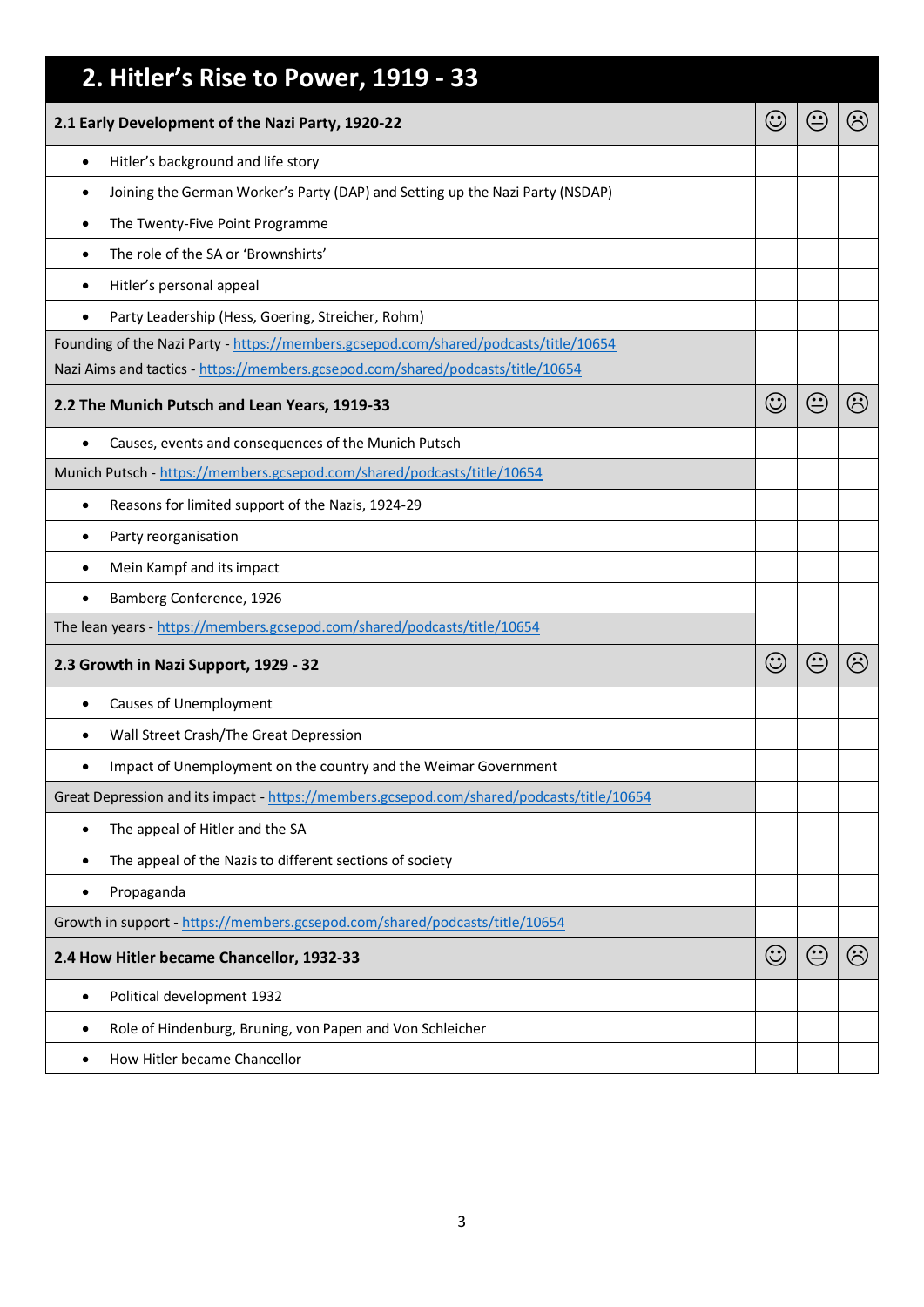| 3. Nazi control and dictatorship, 1933-39                                                                                                                       |         |                                                    |                |  |
|-----------------------------------------------------------------------------------------------------------------------------------------------------------------|---------|----------------------------------------------------|----------------|--|
| 3.1 The Creation of a Dictatorship, 1933-34                                                                                                                     |         |                                                    |                |  |
| The Reichstag Fire, 27 <sup>th</sup> February 1933<br>$\bullet$                                                                                                 |         |                                                    |                |  |
| Reichstag Fire - https://members.gcsepod.com/shared/podcasts/title/10655                                                                                        |         |                                                    |                |  |
| The Enabling Act, March 1933<br>$\bullet$                                                                                                                       |         |                                                    |                |  |
| Enabling Act - https://members.gcsepod.com/shared/podcasts/title/10655                                                                                          |         |                                                    |                |  |
| Banning of other parties and trade unions                                                                                                                       |         |                                                    |                |  |
| Elimination of opposition - https://members.gcsepod.com/shared/podcasts/title/10655                                                                             |         |                                                    |                |  |
| Threat from Rohm and the SA<br>$\bullet$                                                                                                                        |         |                                                    |                |  |
| Night of the Long Knives, 30 <sup>th</sup> June 1934<br>$\bullet$                                                                                               |         |                                                    |                |  |
| Night of the Long Knives - https://members.gcsepod.com/shared/podcasts/title/10655                                                                              |         |                                                    |                |  |
| Death of Hindenburg<br>$\bullet$                                                                                                                                |         |                                                    |                |  |
| Death of Hindenburg - https://members.gcsepod.com/shared/podcasts/title/10655                                                                                   |         |                                                    |                |  |
| Hitler becomes Fuhrer<br>$\bullet$                                                                                                                              |         |                                                    |                |  |
| Armies 'Oath of Allegiance'<br>$\bullet$                                                                                                                        |         |                                                    |                |  |
| Oath of allegiance - https://members.gcsepod.com/shared/podcasts/title/10655                                                                                    |         |                                                    |                |  |
| Hitler as Chancellor - https://members.gcsepod.com/shared/podcasts/title/10654                                                                                  |         |                                                    |                |  |
| <b>3.2 The Police State</b>                                                                                                                                     |         |                                                    |                |  |
| The Role of the Gestapo, SS and SD<br>٠                                                                                                                         |         |                                                    |                |  |
| <b>Concentration Camps</b>                                                                                                                                      |         |                                                    |                |  |
| Nazi control of the legal system, judges and courts                                                                                                             |         |                                                    |                |  |
| Police State - https://members.gcsepod.com/shared/podcasts/title/10655                                                                                          |         |                                                    |                |  |
| Nazi policies towards Catholic and Protestant Churches, the Reich Church and the Concordat<br>$\bullet$                                                         |         |                                                    |                |  |
| Religion - https://members.gcsepod.com/shared/podcasts/title/10655                                                                                              |         |                                                    |                |  |
| 3.3 Controlling and Influencing Attitudes                                                                                                                       | $\odot$ | $\mathbin{\widehat{\mathbf{\cdot}}\mathbf{\cdot}}$ | $\odot$        |  |
| Goebbels and the Ministry of Propaganda; censorship<br>٠                                                                                                        |         |                                                    |                |  |
| Use of the media: the press and the radio; rallies and sport including the Berlin Olympics; Nazi<br>٠<br>control of the arts, architecture, literature and film |         |                                                    |                |  |
| Propaganda - https://members.gcsepod.com/shared/podcasts/title/10655                                                                                            |         |                                                    |                |  |
| Culture - https://members.gcsepod.com/shared/podcasts/title/10655                                                                                               |         |                                                    |                |  |
| 3.4 Opposition, resistance and conformity                                                                                                                       |         |                                                    | $\ddot{\circ}$ |  |
| How much did people support the Nazis?<br>٠                                                                                                                     |         |                                                    |                |  |
| Opposition from the church; Pastor Niemoller<br>٠                                                                                                               |         |                                                    |                |  |
| Opposition from the young; Edelweiss Pirates and the Swing Youth                                                                                                |         |                                                    |                |  |
| Opposition - https://members.gcsepod.com/shared/podcasts/title/10655                                                                                            |         |                                                    |                |  |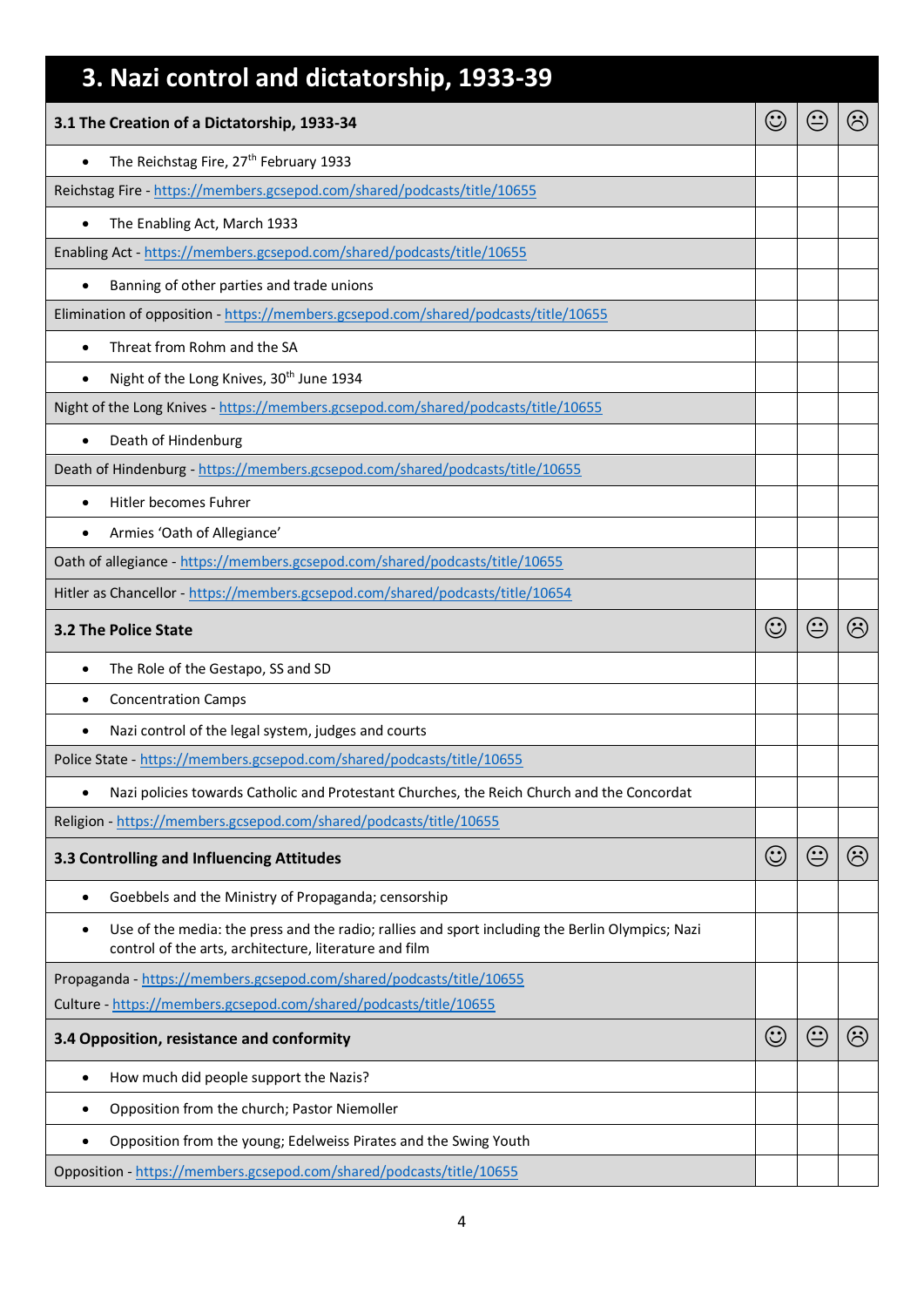| 4. Life in Nazi Germany, 1933-39                                                                                             |         |   |                     |
|------------------------------------------------------------------------------------------------------------------------------|---------|---|---------------------|
| 4.1 Nazi policies towards women                                                                                              |         |   |                     |
| Nazi views on women and the family, The Law for the Encouragement of Marriage, 1933, Divorce<br>$\bullet$<br>Laws            |         |   |                     |
| The Mother's Cross and Lebensborn<br>$\bullet$                                                                               |         |   |                     |
| Women and employment<br>$\bullet$                                                                                            |         |   |                     |
| The appearance of women<br>$\bullet$                                                                                         |         |   |                     |
| How effective were Nazi policies towards women?                                                                              |         |   |                     |
| Women - https://members.gcsepod.com/shared/podcasts/title/10656                                                              |         |   |                     |
| 4.2 Nazi policies towards the young                                                                                          | $\odot$ |   | $\hat{\mathcal{C}}$ |
| The Nazi Youth Movement: Pimpfe, Deutsche Jungvolk, Hitler Jugend<br>$\bullet$                                               |         |   |                     |
| The Hitler Youth and The League of German Maidens<br>٠                                                                       |         |   |                     |
| Did Nazi youth groups achieve Nazi aims?<br>$\bullet$                                                                        |         |   |                     |
| Nazi control of the young through education, the curriculum and teachers<br>$\bullet$                                        |         |   |                     |
| Youth - https://members.gcsepod.com/shared/podcasts/title/10656                                                              |         |   |                     |
| Education - https://members.gcsepod.com/shared/podcasts/title/10656                                                          |         |   |                     |
| 4.3 Employment and living standards                                                                                          |         |   |                     |
| The creation of the Labour Service (RAD)<br>$\bullet$                                                                        |         |   |                     |
| Autobahn scheme and rearmament<br>$\bullet$                                                                                  |         |   |                     |
| Invisible unemployment<br>٠                                                                                                  |         |   |                     |
| The changes to the standard to living of workers in Nazi Germany: unemployment, wages, prices and<br>consumption of luxuries |         |   |                     |
| The Labour Front: Strength through Joy and The Beauty of Labour                                                              |         |   |                     |
| Unemployment - https://members.gcsepod.com/shared/podcasts/title/10656                                                       |         |   |                     |
| Rearmament and conscription - https://members.gcsepod.com/shared/podcasts/title/10656                                        |         |   |                     |
| 4.4 The persecution of minorities                                                                                            | $\odot$ | € | $\odot$             |
| Nazi racial beliefs and policies: Eugenics, Racial Hygiene, Anti-Semitism<br>$\bullet$                                       |         |   |                     |
| Treatment of minorities: Slavs, 'gypsies', homosexuals, people with disabilities<br>$\bullet$                                |         |   |                     |
| The persecution of the Jews: The Boycott of Jewish shops and businesses, 1933<br>٠                                           |         |   |                     |
| The Nuremburg Laws, 1935: The Reich Law on Citizenship, The Reich Law for the Protection of<br>٠<br>German Blood and Honour  |         |   |                     |
| The events and aftermath of Kristallnacht, 9-10 November 1938<br>$\bullet$                                                   |         |   |                     |
| The role of the German people<br>$\bullet$                                                                                   |         |   |                     |
| Persecution - https://members.gcsepod.com/shared/podcasts/title/10656                                                        |         |   |                     |
| Kristallnacht - https://members.gcsepod.com/shared/podcasts/title/10656                                                      |         |   |                     |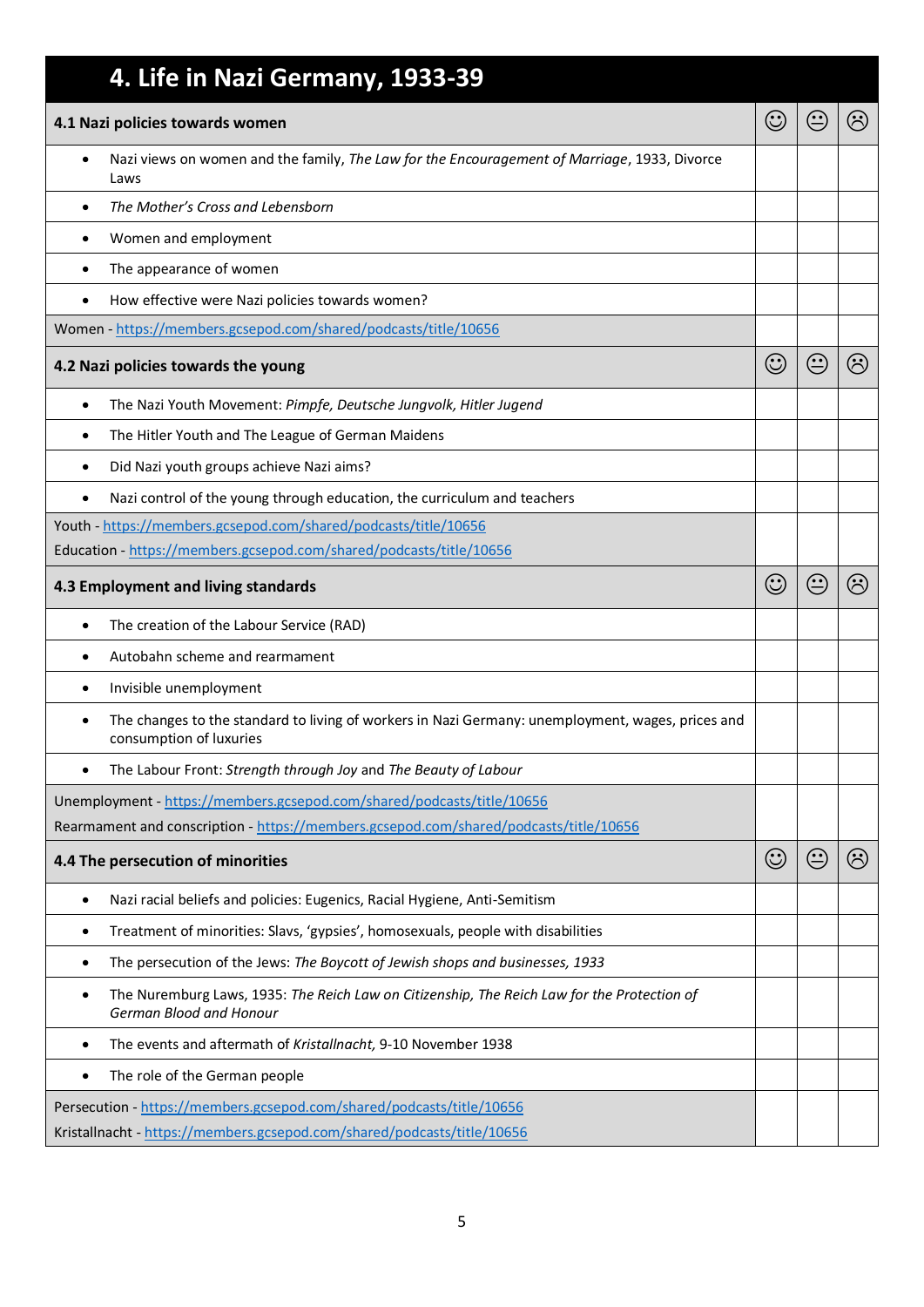#### **How to access Seneca Learning**

Open up Google Chrome or Firefox

Go to the link here or search Seneca Learning<https://senecalearning.com/>

Set up an account and choose Germany 1918-39

#### **How to access GCSE Pod**

Go to [www.gcsepod.com](http://www.gcsepod.com/) or search GCSE Pod

Login using your login. Or click "New here? Get started" to set up an account

#### **How to access PiXL History**

Go to the link here (or search PiXL History App)<https://historyapp.pixl.org.uk/History%20App.html>

#### **School ID: FH315**

**User ID: SurnameInitial (eg bloggsj for Joe Bloggs)** 

**Password: Your school password**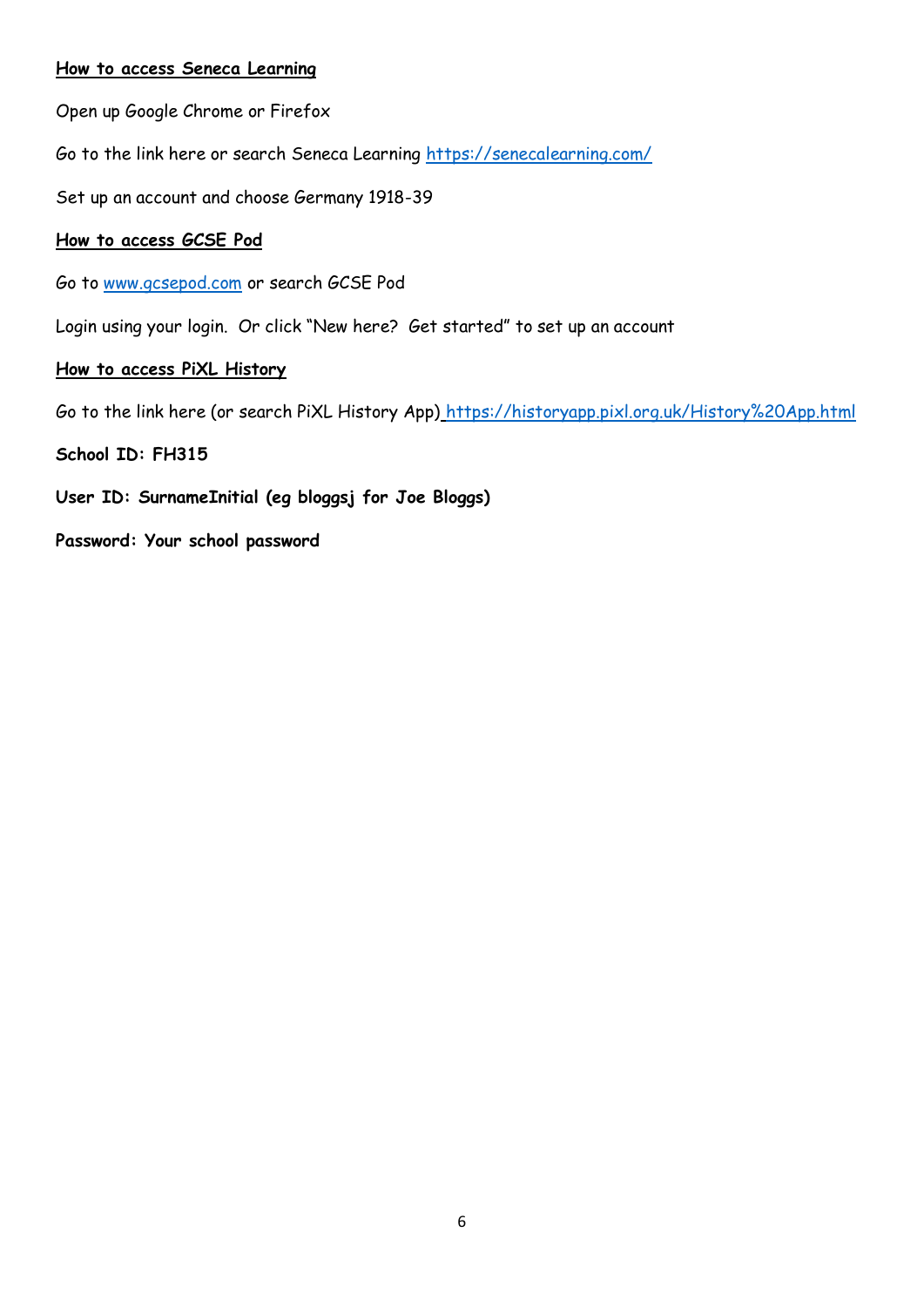- **Abdication –** ……………………………………………………………………………………………………………………………………………..
- **Anti-Semitism -** hostility to or prejudice against Jews
- **Armistice** an agreement made by opposing sides in a war to stop fighting for a certain time; a truce
- **Boycott –** withdrawing from something as a punishment or protest
- **Censorship** ……………………………………………………………………………………………………………………………………………..
- **Civil servant –** somebody who works for the government in some way
- **Communist –** ……………………………………………………………………………………………………………………………………………………
- **Constitution –** ………………………………………………………………………………………………………………………………………….
- **Democracy** a system of government formed through elected representative
- **Dictatorship** a country governed by one ruler with total power
- **Diktat** ………………………………………………………………………………………………………………………………………………………
- **Dolchstoss** the stab in the back
- **Electorate –** people who are allowed to vote in an election
- **Freikorps** Soldiers who has been released from the army after WW1
- **Hyperinflation -** monetary inflation occurring at a very high rate
- **Inflation -** a general increase in prices and fall in the purchasing value of money
- **Lander –** The local governments within the Weimar Constitution
- **Nationalism –** A political outlook in which all policies are organised to make the nation stronger and more independent
- **Paramilitary force –** a private group run like a military force
- **Propaganda –** …………………………………………………………………………………………………………………………………………………
- **Putsch –** A violent uprising intended to overthrow existing leaders
- **Real wages –** a measure which does not reflect the actual monetary value of wages, but the buying power of wages
- **Republic –** the people and their elected representatives hold supreme power, and there is an elected or nominated president rather than a monarch
- **Reichstag**  the more powerful house of the German parliament which controlled taxation
- **Reichsrat –** The lower house of the constitution which could delay new laws unless the Reichstag overruled it by a two-thirds majority
- **Socialism –** a political outlook, which stresses that a country's land, industries and wealth should all belong to the workers of that country
- **Trade unions –** ……………………………………………………………………………………………………………………………………………..

# *Once you have revised each topic – review the knowledge audit – do you feel more confident?*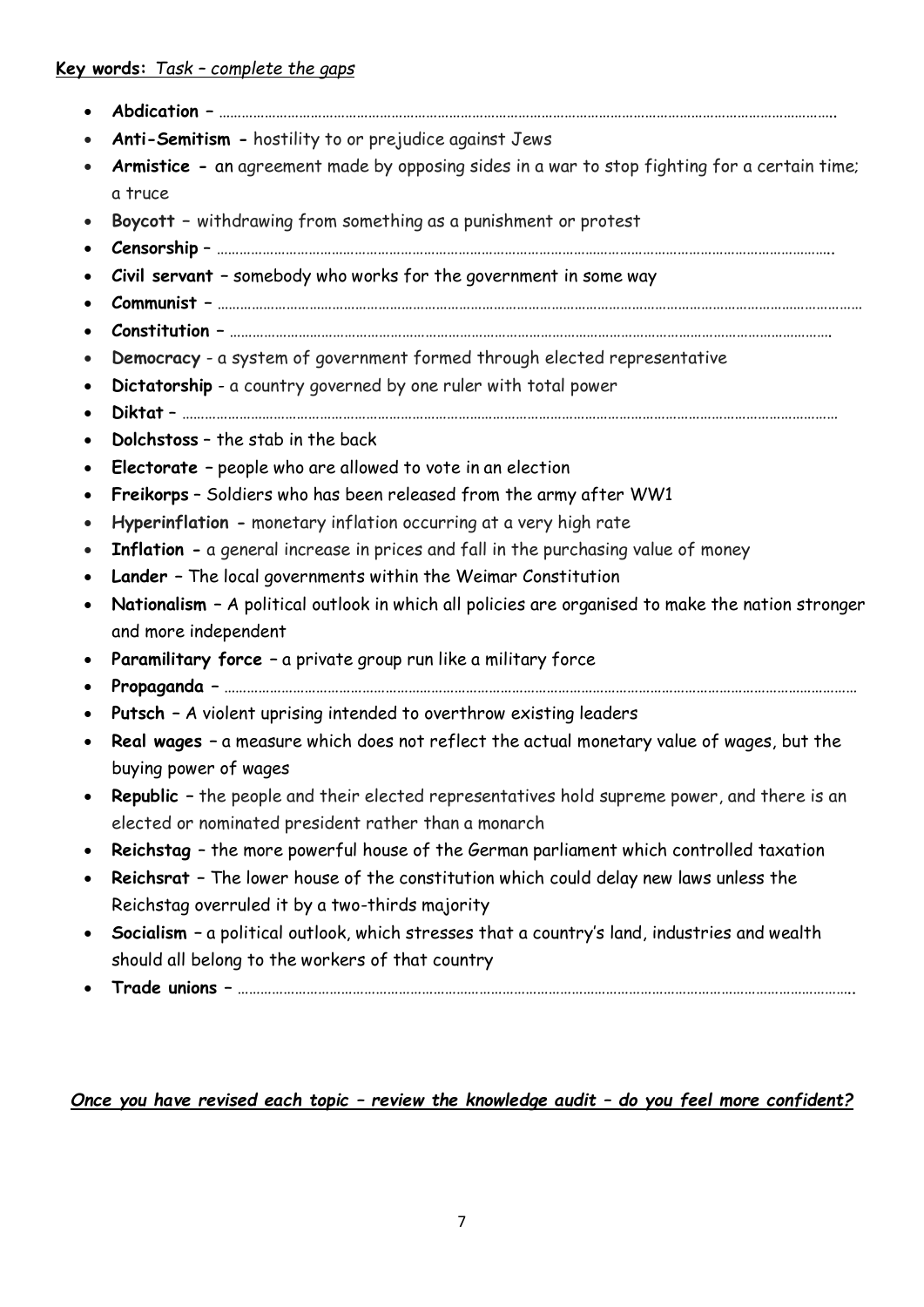#### **Key Topic 1: The Weimar Republic 1918-29**

#### **The origins of the Republic, 1918-19**

#### **The legacy of WWI -** *Task – complete the gaps using the word bank (below).*

WW1 lasted from 1914-18. 2 million troops died and 4 million were wounded. The cost of the war meant Germany's debts trebled from 50 billion marks in 1914 to 150 billion marks in 1918. Fighting ended with the armistice on November 11<sup>th</sup> 1918. By this time Germany was experiencing widespread unrest, which eventually resulted in a revolution. Near the war's end, …………………………. People were suffering severe ……………………………. .The Allies had set up …………………….blockades which prevented imports of food and essential goods. By 1918, many people faced……………………………….. . Public opinion turned against Kaiser Wilhelm II, who ruled the German Empire like a king. Many Germans wanted a ………………………………. . and an end to the war – there was widespread unrest. In October 1918, some crews in the German navy mutinied at Kiel. In Stuttgart workers went on  $\ldots$   $\ldots$   $\ldots$   $\ldots$   $\ldots$  . On  $7<sup>th</sup>$ November 1918, workers in Munich (the capital of Bavaria) declared a general strike and then ed by Kurt Eisner announced they were separate from the rest of Germany.

 **The German revolution 1918-19:** By November 1918, the German revolution had begun. In the 9<sup>th</sup> November, while at the army headquarters in Spa, the Kaisers ministers told him that to restore order in Germany he would need to ……………………………………….., at first he refused. However, General Groener had to tell the Kaiser that he had lost the ……………………………….. of the German army and the officers at the headquarters refused to support him. On the  $9<sup>th</sup>$  of November he abdicated and went into ……………………….. in Holland. On the 9th November, people gathered outside the Reichstag, while others collected guns and took over parts of the city. Inside the Reichstag Philipp Scheidemann, a leading member of the Social Democratic Party (SPD), the biggest party in the Reichstag, heard that armed ……………………. were preparing to announce a communist government in Berlin. Scheidemann rushed to an open widow and proclaimed to the crowds that the Kaiser was gone and that there was a new German …………………………. The SPD had to work quickly to set up the new Republic. The leader of the SPD – Ebert, got support from Groener and the army to support their government to keep the communists out. The …………………………politicians of the SPD were able to take control of Germany and prevent anarchy or an extremist takeover.

# *Word bank: naval, support, hardships, German, strike, rioters,* **Republic,** *starvation, democracy, abdicate, exile, moderate.*

 **The setting up of the Weimar Republic:** Ebert took several steps to increase confidence in the new Republic: civil servants stayed in their jobs and worked alongside the army and workers councils to ensure that the state kept running e.g. collecting taxes, running public services. He reassured the army they would not be reformed. Industry leaders were reassured e.g. no nationalisation. He also got support from trade unions. There were some problems still though. The Council of Representatives that took control of Germany in November 1919, was only temporary so Ebert had to set up national elections to set up a National Assembly, which would need to set up a new constitution for Germany.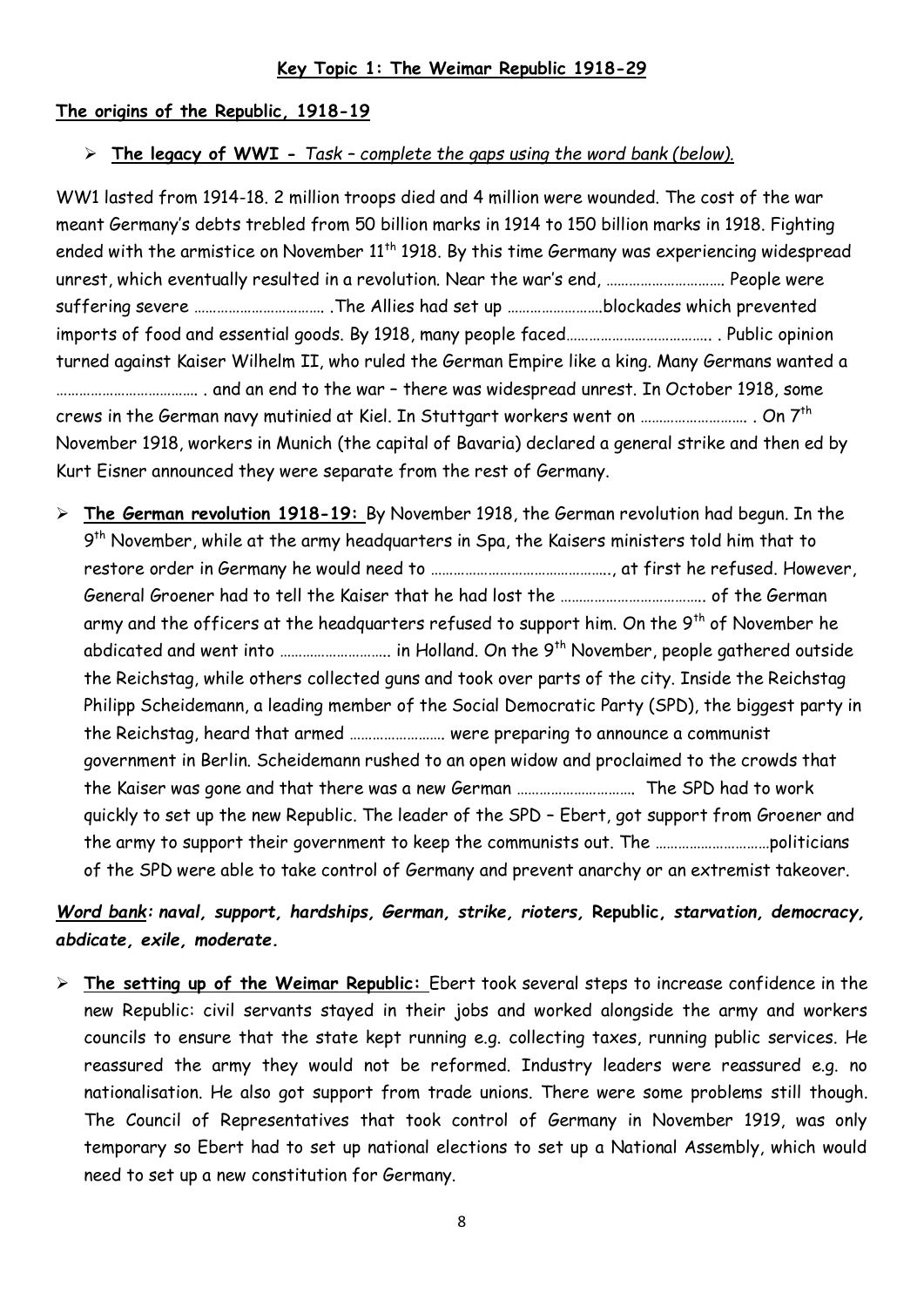



#### **Task: What were the strengths and weaknesses of the Weimar Constitution?**

| Strengths | Weaknesses |
|-----------|------------|
|           |            |
|           |            |
|           |            |
|           |            |
|           |            |
|           |            |
|           |            |
|           |            |

#### **Early challenges to the Republic, 1919-23**

**The unpopular Republic:** The Republic formally started in July 1919. The politicians who set it up and ran it were the same ones that surrendered at the end of WWI and accepted an unpopular treaty. The Republic was therefore always linked to surrender and harsh peace terms.

On 11th November 1918, just two days after the Kaiser abdicated, Matthias Erzberger, representing the new Republic signed the armistice – an agreement to stop fighting. There was no alternative as there was political, social and economic unrest.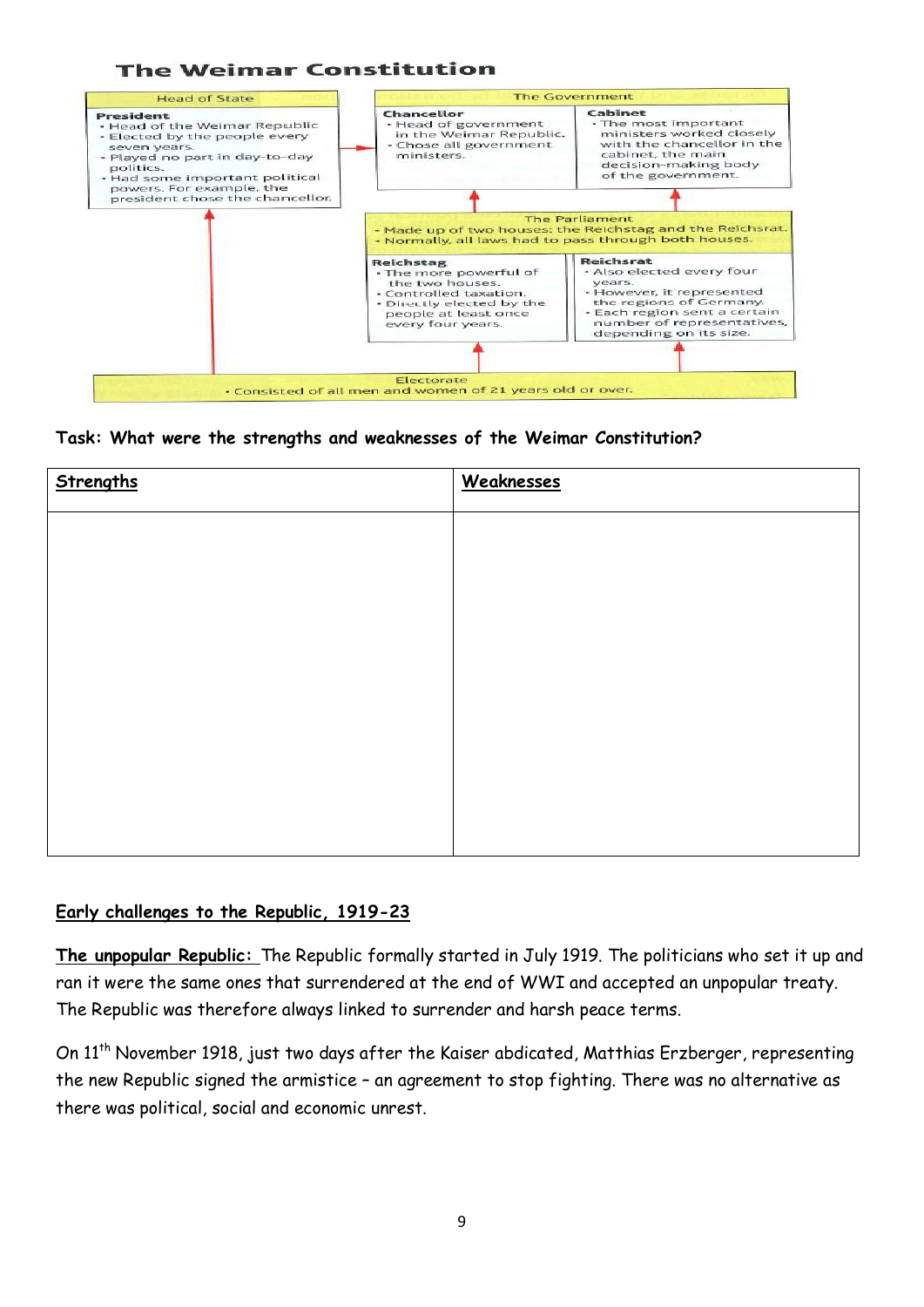|               | Specific Terms of the Treaty of Versailles      | What do you think the    |
|---------------|-------------------------------------------------|--------------------------|
|               |                                                 |                          |
|               |                                                 | German reaction to these |
|               |                                                 | terms would be           |
| Blame         | War guilt - Article 231 - Germany had to accept |                          |
|               | the blame for starting the war.                 |                          |
|               |                                                 |                          |
|               |                                                 |                          |
|               |                                                 |                          |
|               |                                                 |                          |
|               |                                                 |                          |
| Reparations   |                                                 | The German economy was   |
|               |                                                 | already struggling.      |
|               |                                                 |                          |
|               |                                                 |                          |
|               |                                                 |                          |
|               |                                                 |                          |
|               |                                                 |                          |
| Armaments -   |                                                 |                          |
| military      |                                                 |                          |
| restrictions  |                                                 |                          |
|               |                                                 |                          |
|               |                                                 |                          |
| Territorial   |                                                 |                          |
| losses (land) |                                                 |                          |
|               |                                                 |                          |
|               |                                                 |                          |
|               |                                                 |                          |
|               |                                                 |                          |
|               |                                                 |                          |
| League of     |                                                 |                          |
| Nations       |                                                 |                          |
|               |                                                 |                          |
|               |                                                 |                          |
|               |                                                 |                          |
|               |                                                 |                          |

**Germany lost:** 10% of its land, all of its overseas colonies, 12.5% of its population, 16% of its coalfields and almost half of its iron and steel industry.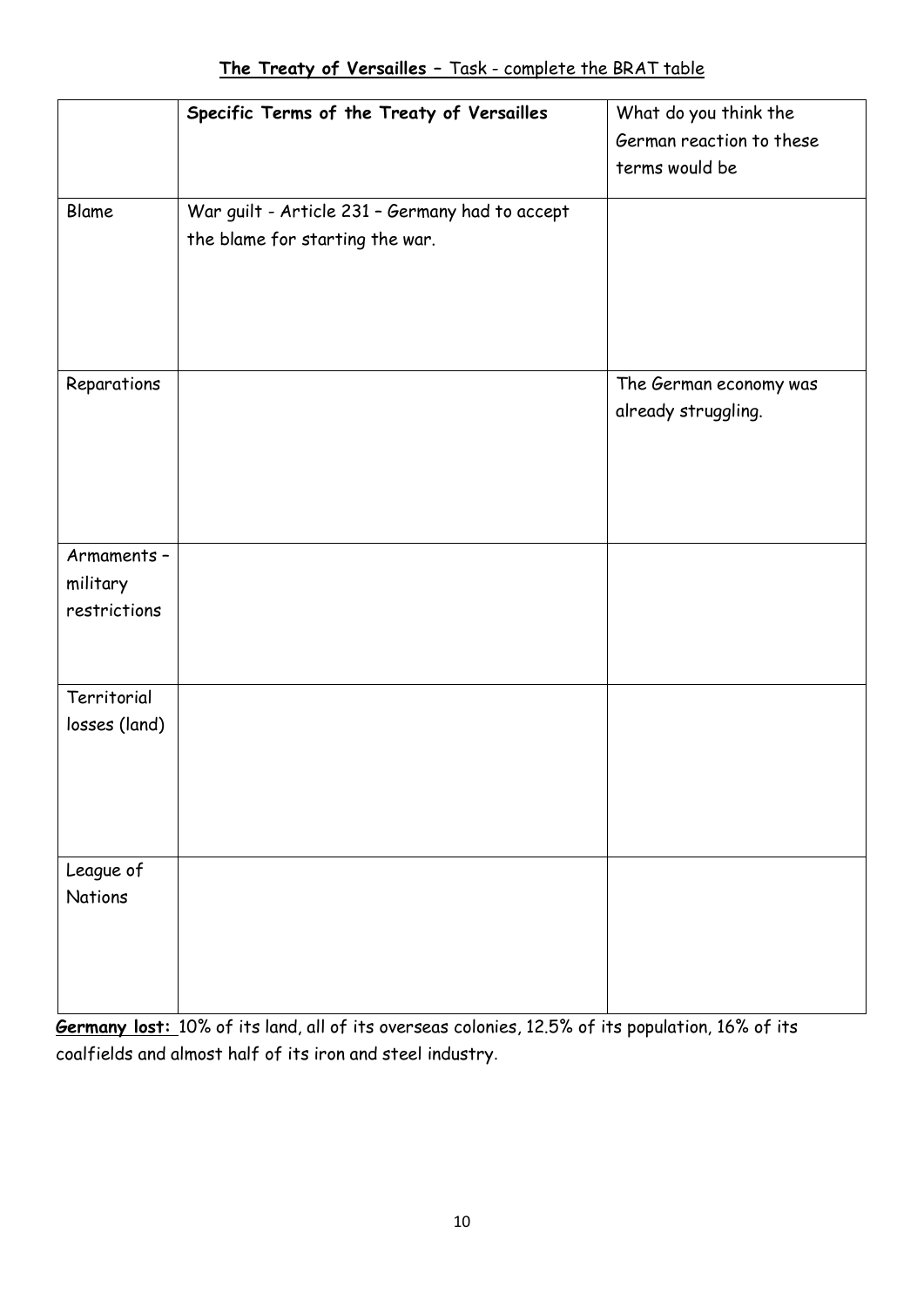#### **Challenges to Weimar:**

**The threat from the left and right:** Task – complete the table.

|                                        | Political<br>wing | What<br>did they<br>want? | What happened | How did the<br>government<br>deal with<br>them? | Consequences<br>e.g. how were<br>revolts ended |
|----------------------------------------|-------------------|---------------------------|---------------|-------------------------------------------------|------------------------------------------------|
| The<br>Freikorps                       |                   |                           |               |                                                 |                                                |
| Spartacist<br><b>Uprising</b><br>1919  |                   |                           |               |                                                 |                                                |
| <b>Kapp</b><br>Putsch<br>March<br>1920 |                   |                           |               |                                                 |                                                |

Ebert's government struggled to deal with political opposition. Ebert needed the army to put down rebellions! Instead Ebert had to rely of the Free Corps (Freikorps)! There were many political assassinations – between 1919-22 there were 376 political murders, mostly of left wing or moderate politicians e.g. Hugo Haasse – one of Ebert's Council of People's Representatives, was murdered in 1919. Matthias Erzberger, the politician who signed the surrender to the Allies in 1918, was shot and killed in August 1921. Ebert's foreign minister Walther Rathenau was machine-gunned to death in Berlin in June 1922. Among the political violence parties hired armed men to guard their meetings. They mainly recruited ex-soldiers who were unemployed. Don't forget Hitler attempted the Munich Putsch in 1923!

# **The challenges of 1923**

| <b>French Occupation of the Ruhr:</b>                                                                                              | <b>Hyperinflation:</b>                                                                                                                                                     |
|------------------------------------------------------------------------------------------------------------------------------------|----------------------------------------------------------------------------------------------------------------------------------------------------------------------------|
| Causes:<br>Germany was required to pay<br>£6,600 million in gold in monthly<br>instalments<br>In 1922 – the German Government<br>۰ | To pay reparations payments the<br>Government printed more and more<br>money.<br>This caused inflation (prices rose out of<br>$\bullet$<br>control), eventually leading to |
| announced that it could not afford<br>to pay and asked for more time.                                                              | hyperinflation.                                                                                                                                                            |
| The British agreed but the French<br>٠                                                                                             | Outcome:                                                                                                                                                                   |
| believed that Germany simply                                                                                                       | People's savings became worthless                                                                                                                                          |
| would not pay and insisted it<br>should.                                                                                           | At times, workers were paid twice a day<br>so that they might be able to buy food                                                                                          |
| Events:                                                                                                                            | before prices rose                                                                                                                                                         |
| In January 1923, French and<br>Belgian troops were sent into the<br>Ruhr (the centre of German                                     | People on fixed incomes (e.g. pensioners)<br>suffered badly.                                                                                                               |
| industry) to take payment.                                                                                                         | Prices rose higher than wages = many<br>starved.                                                                                                                           |
| Outcome:                                                                                                                           |                                                                                                                                                                            |
| German workers responded with<br>passive resistance against the<br>invaders (refused to work)                                      | <b>Munich Putsch, 1923: while the government</b><br>were busy dealing with the economy Hitler<br>tried to take power. He tried to seize Bavaria.                           |
| The German economy ground to a<br>halt.                                                                                            | <b>Outcome:</b> It was not supported – the German<br>people wanted stability.                                                                                              |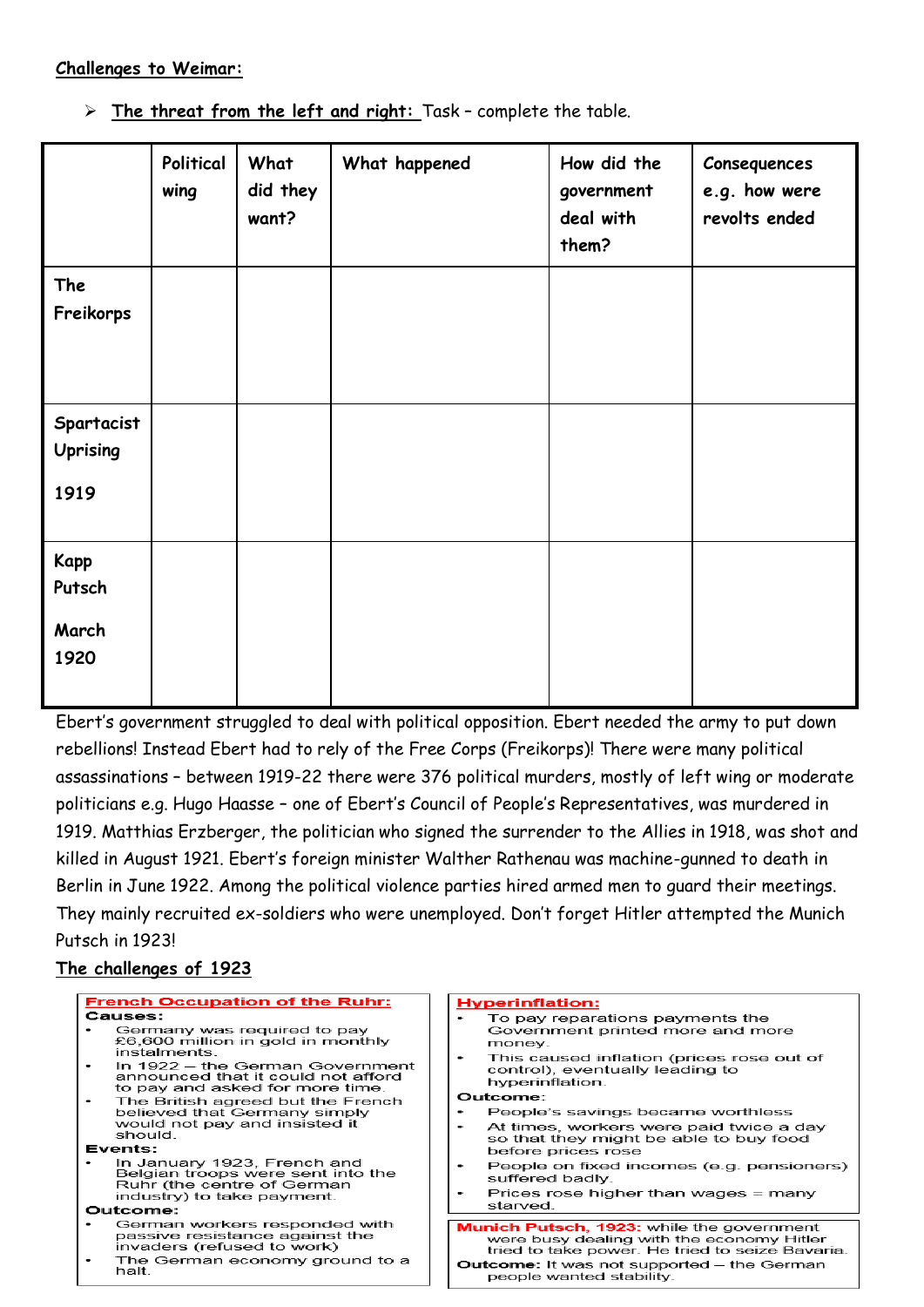#### Answer:

1) State 3 factors that effected the German economy 1918-23?

2) How did the German people react to the Treaty of Versailles? 3) Why did the Weimar Republic face a threat from the left? 4) Why did the Weimar Republic face a threat from the right? 5) Why could the government tackle left wing revolts easily but not the right wing? 6) What impact did the issues of 1923 have on the Weimar Republic? 7) What do you think was the most serious threat faced by the Weimar government 1919-23? Why? 8) Why did the Weimar Republic survive 1919-1924?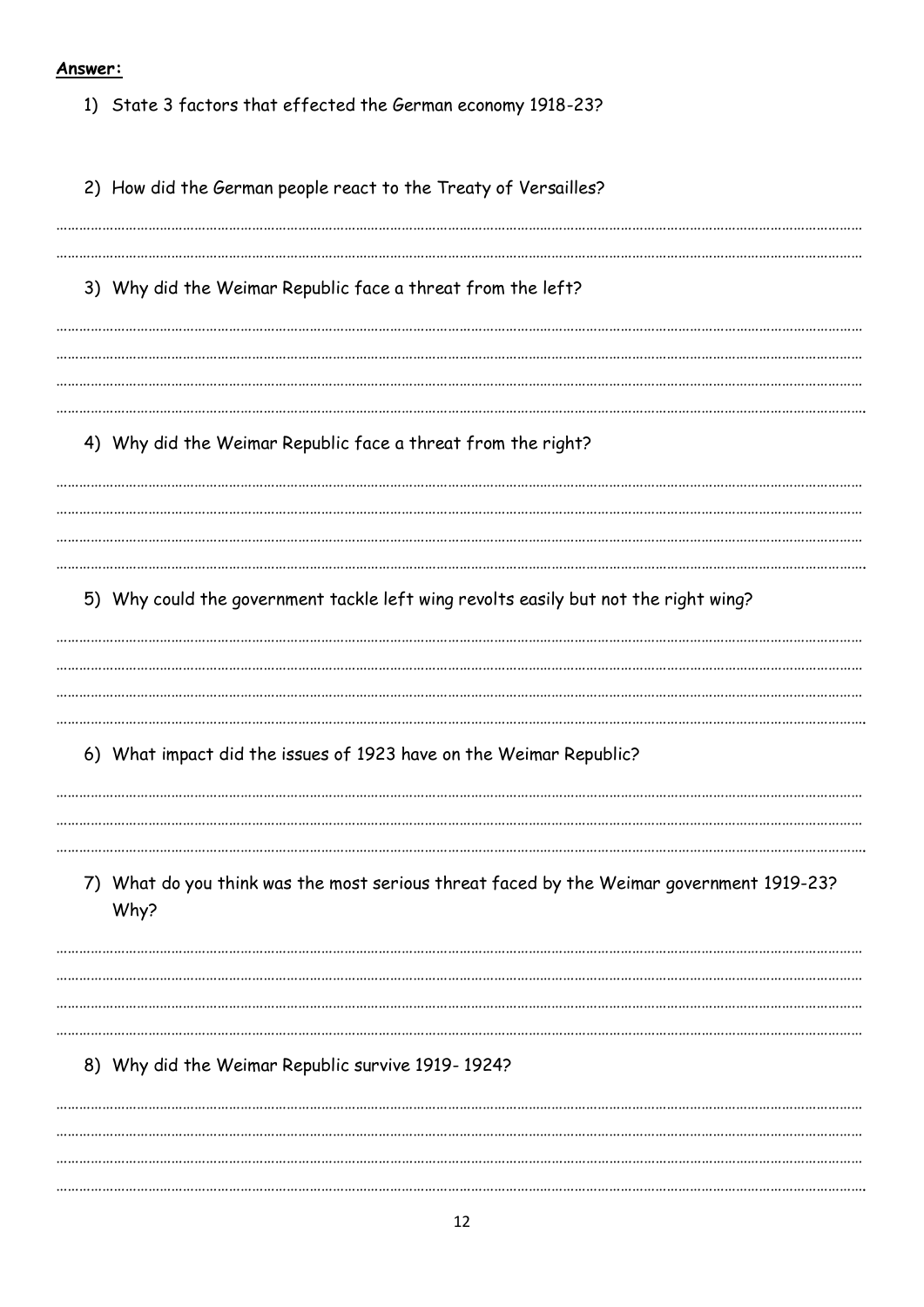# **The recovery of the Republic, 1924-29**

**Stresemann:** was chancellor of Germany between August and November 1923. He helped economic recovery. He ended the strike in the Ruhr – reducing tension between Germany, France and Belgium, and meant the government could stop paying compensation payments to strikers. From November 1923 he became foreign minister.

# **Reasons for economic recovery and recovery in foreign relations:**

| <b>Economic recovery:</b> The Rentenmark replaced the old | Political stability: 1924-29 More stable |
|-----------------------------------------------------------|------------------------------------------|
| worthless mark                                            | governments                              |
| The Dawes Plan of 1924-the USA agreed:                    | Stresemann created the 'great            |
| 1) Reparations temporarily reduced to £50 million per     | coalition'. After the 1928 election the  |
| year.                                                     | Social Democrats, for the first time     |
| 2) US banks agreed to give loans to German industry,      | since 1923, joined a government          |
| lending \$25 billion between 1924-30.                     | coalition with other parties that        |
| 'Golden Age':                                             | supported the Republic. This showed      |
| In 1925, the French and Belgian troops left the Ruhr      | that the middle-class parties were no    |
| In 1928, Industrial production finally improved on        | longer suspicious of the socialists.     |
| pre-First World War levels - imports and exports          | Less support for extreme parties such    |
| increased.                                                | $\bullet$                                |
| Employment, trade and income from taxation                | as the National Socialist German         |
| $\bullet$                                                 | Workers' Party (the Nazis) who only      |
| increased.                                                | won 12 seats in the Reichstag in the     |
| By 1929, the Young Plan was introduced, - reduced         | elections of 1928.                       |
| $\bullet$                                                 | The Communists also did less well in     |
| reparations to £2 billion and given until 1988 to pay.    | $\bullet$                                |
| Payments were still £50 million a year but lower          | 1924 and 1928.                           |
| payments = less taxation on ordinary people.              |                                          |

**Foreign policy:** In 1925 - **Locarno Treaties** with Germany, Belgium, Britain, France and Italy guaranteed Germany's frontiers with France and Belgium. Germany accepted its borders under the treaty of Versailles. The Rhineland was permanently demilitarised. The 5 powers agreed to discuss German membership to the League.

- The French left the Rhineland in 1930.
- In 1926 Stresemann took Germany into the **League of Nations**.
- In 1928 **Kellogg- Briand Pact** = 61 other nations agreed to keep their armies for self-defence but should solve disputes peacefully – through the League of Nations.

# **Q. What impact did Stresemann's policies have on Germany?**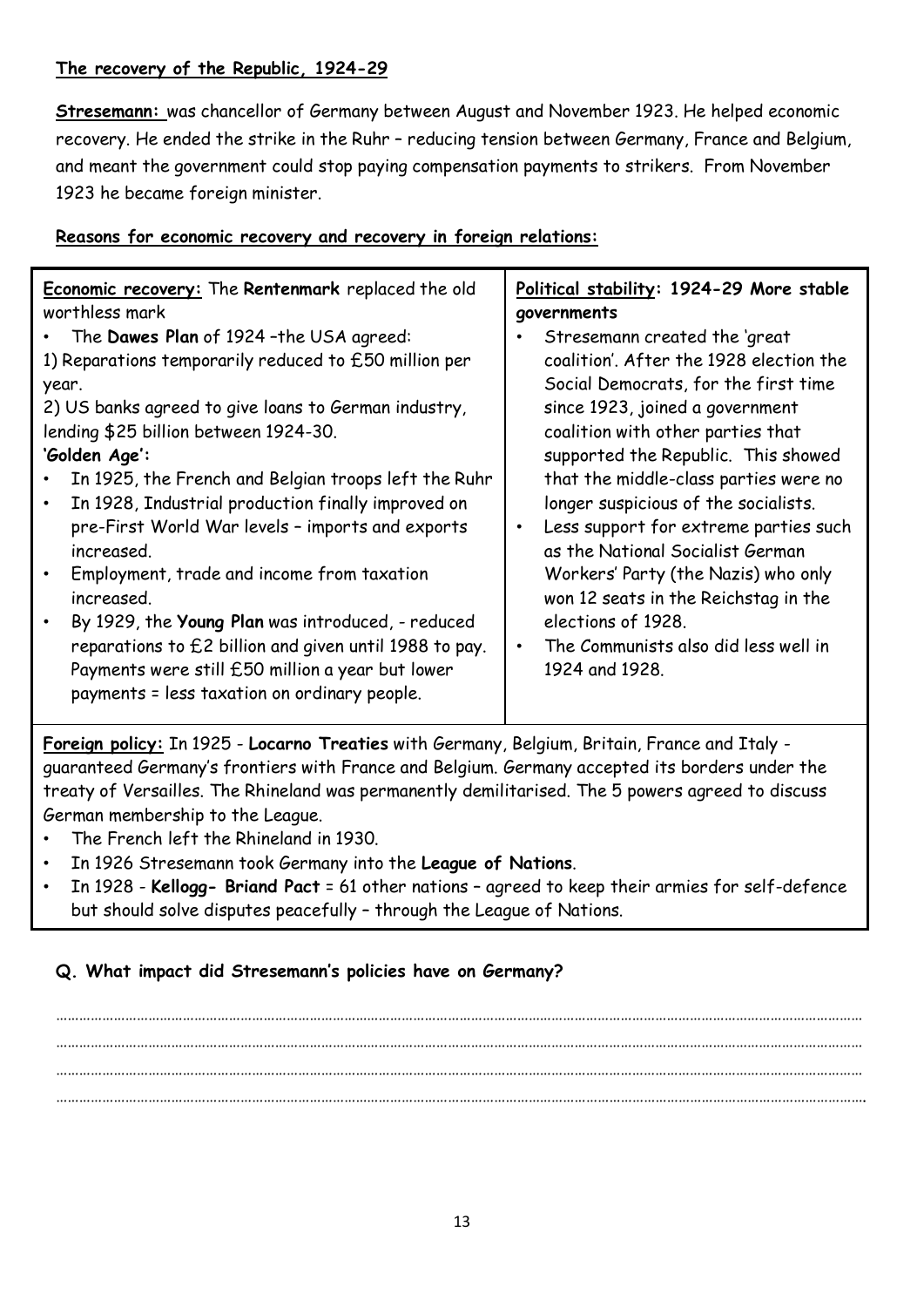## **Changes in society, 1924-29**

Living standards suffered between 1919-23, however there were some improvements after 1924. Many of these were funded by the Weimar government. **Task – complete the mind maps.**



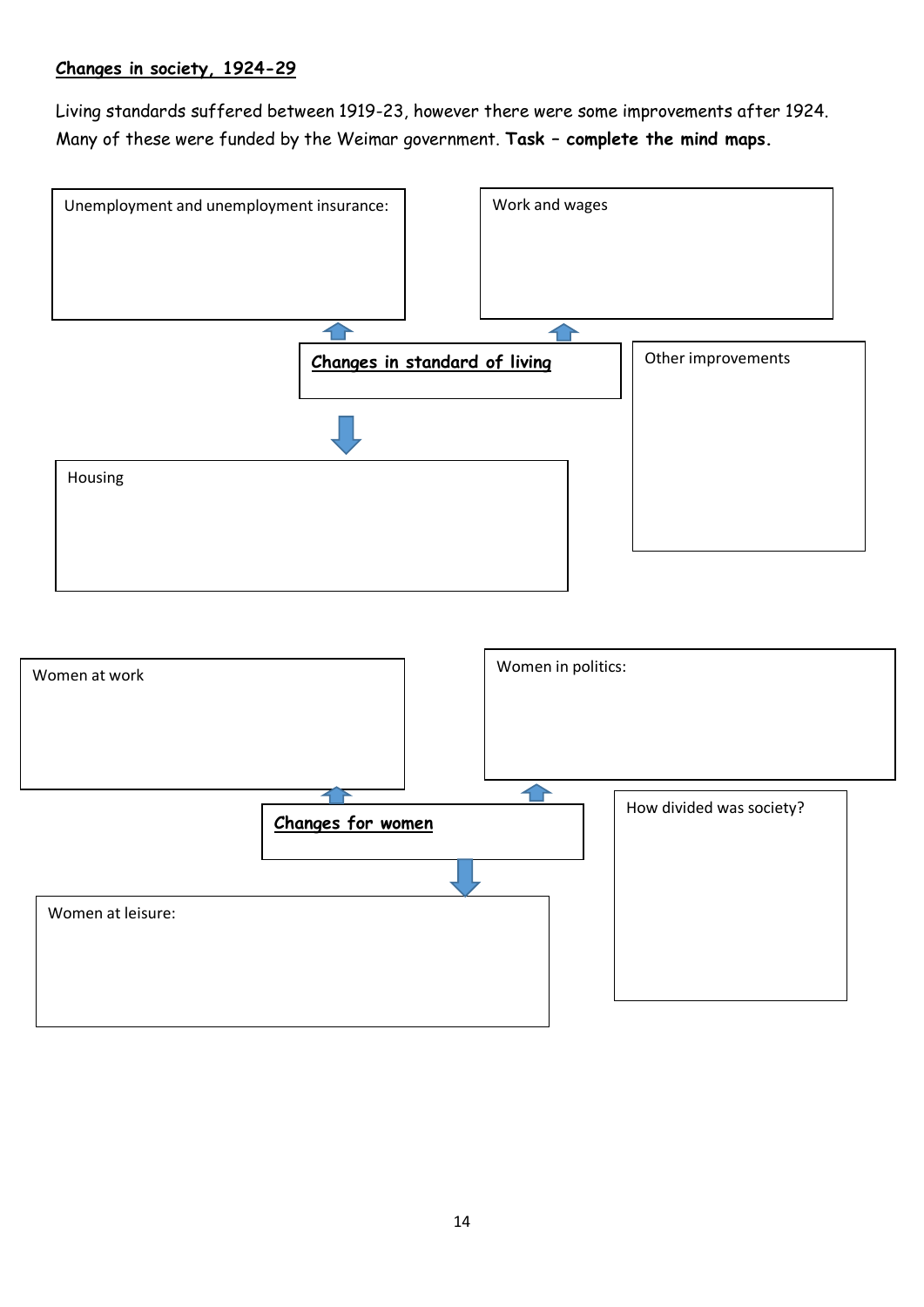#### **Cultural changes in the Weimar Republic**

A variety of factors led to an upsurge in cultural experimentation in Weimar Germany.

**Task - add examples of cultural changes:** 

**Art:** 

# **Architecture:**

#### **Cinema:**

**Opposition**: Stresemann wasn't popular with either the extreme nationalists like Hitler and the Nazis, or with the Communists. Hitler disliked the League because it supported the Treaty of Versailles. Those on the right, like the nationalists, said the changes to Germany undermined traditional German culture. Those on the left like the KPD, said the funding of the arts was money spent on extravagance, when working people needed basic help. BUT both the Nazis and the Communists made little progress in these years because people were much better off and their EXTREME ideas did not appeal to people

**Q. What do you think was the most important reason why there was stability after 1924? Why?**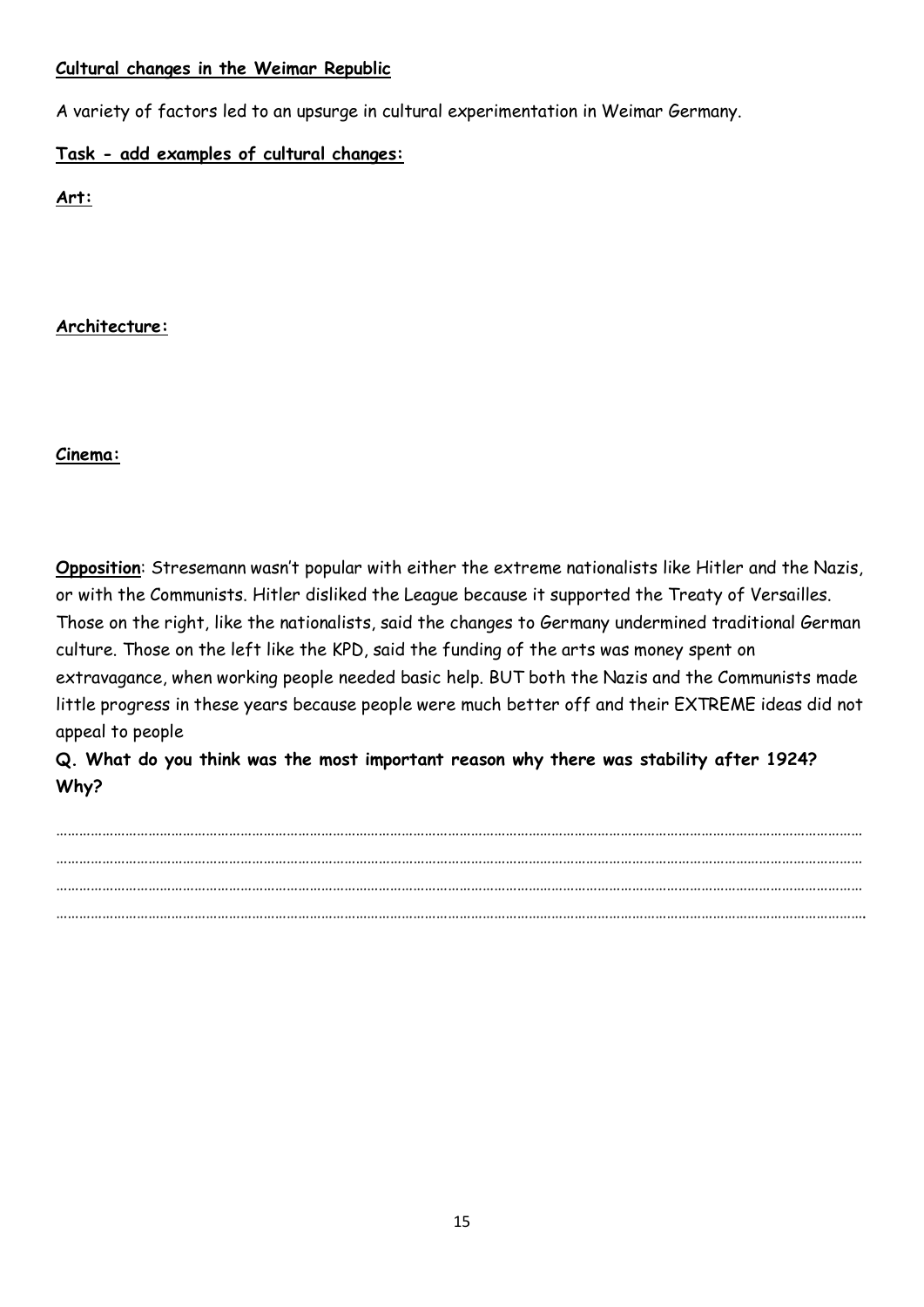| Event                                       | Description                                    | Did it help the  |
|---------------------------------------------|------------------------------------------------|------------------|
|                                             |                                                | Nazi Party Grow? |
|                                             |                                                |                  |
| 1919 - Hitler joined<br>the German Worker's |                                                |                  |
|                                             |                                                |                  |
| Party (DAP)                                 |                                                |                  |
| 1920 - Hitler and                           |                                                |                  |
| Drexler made the 25 -                       |                                                |                  |
| Point Programme                             |                                                |                  |
| 1920 - DAP changed its                      |                                                |                  |
| name to National                            |                                                |                  |
| Socialist German                            |                                                |                  |
| Worker's Party (NSDAP                       |                                                |                  |
| or Nazi Party)                              |                                                |                  |
| Party organisation and                      | Organisation:                                  |                  |
| leadership:                                 |                                                |                  |
|                                             |                                                |                  |
|                                             | 1921 - Hitler became leader of the Nazis       |                  |
|                                             |                                                |                  |
|                                             | Key supporters were given key positions e.g. - |                  |
|                                             | Rudolf Hess, Hermann Goering, Julius           |                  |
|                                             | Streicher, Ernst Rohm.                         |                  |
| 1921 - SA created                           |                                                |                  |
|                                             |                                                |                  |
|                                             |                                                |                  |
| 1923 - Munich Putsch                        | Causes:                                        |                  |
|                                             |                                                |                  |
|                                             |                                                |                  |
|                                             |                                                |                  |
|                                             |                                                |                  |
|                                             | Events:                                        |                  |
|                                             |                                                |                  |
|                                             |                                                |                  |
|                                             |                                                |                  |
|                                             | Consequences:                                  |                  |
|                                             |                                                |                  |
|                                             |                                                |                  |
|                                             |                                                |                  |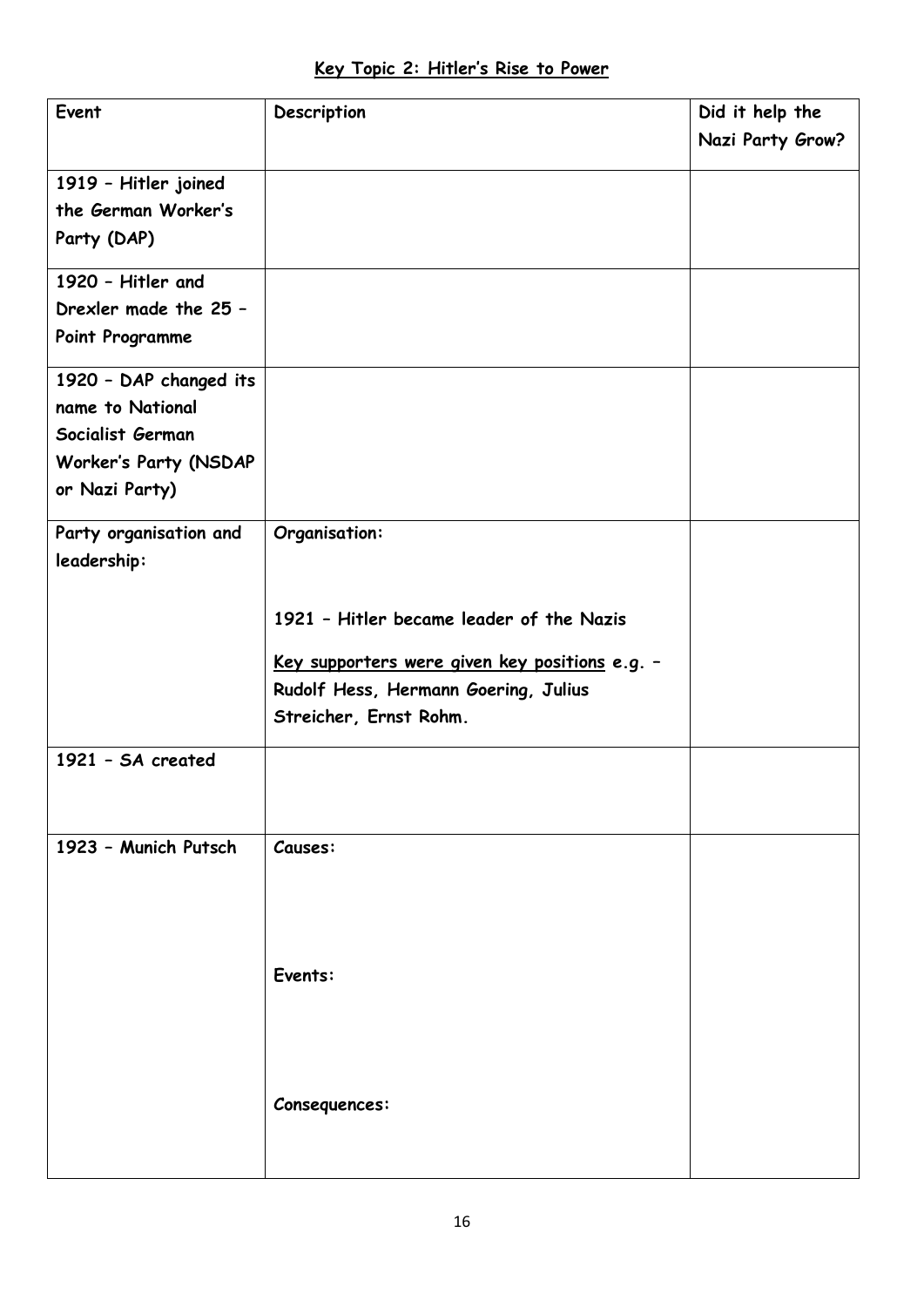| The lean years of the Nazi Party 1924-28 |                                                                   |  |  |
|------------------------------------------|-------------------------------------------------------------------|--|--|
| 1924 - Hitler wrote                      | What views did he express?                                        |  |  |
| Mein Kampf in prison                     |                                                                   |  |  |
|                                          |                                                                   |  |  |
| 1925 - Hitler re-                        | Shift to democratic methods: realisation that                     |  |  |
| launched the Nazi                        | the method of attempting to overthrow the                         |  |  |
| Party                                    | government by force was not going to work.                        |  |  |
|                                          | Party organisation:                                               |  |  |
|                                          | Administration and finance:                                       |  |  |
|                                          | The SA and the SS:                                                |  |  |
|                                          | <b>Goebbels and Nazi Propaganda:</b>                              |  |  |
|                                          | Strasser- became a powerful Gauleiter in the<br>north of Germany. |  |  |
|                                          | The Bamberg Conference of 1926                                    |  |  |
|                                          |                                                                   |  |  |

Q) Why did the Nazis have so little support 1923-29?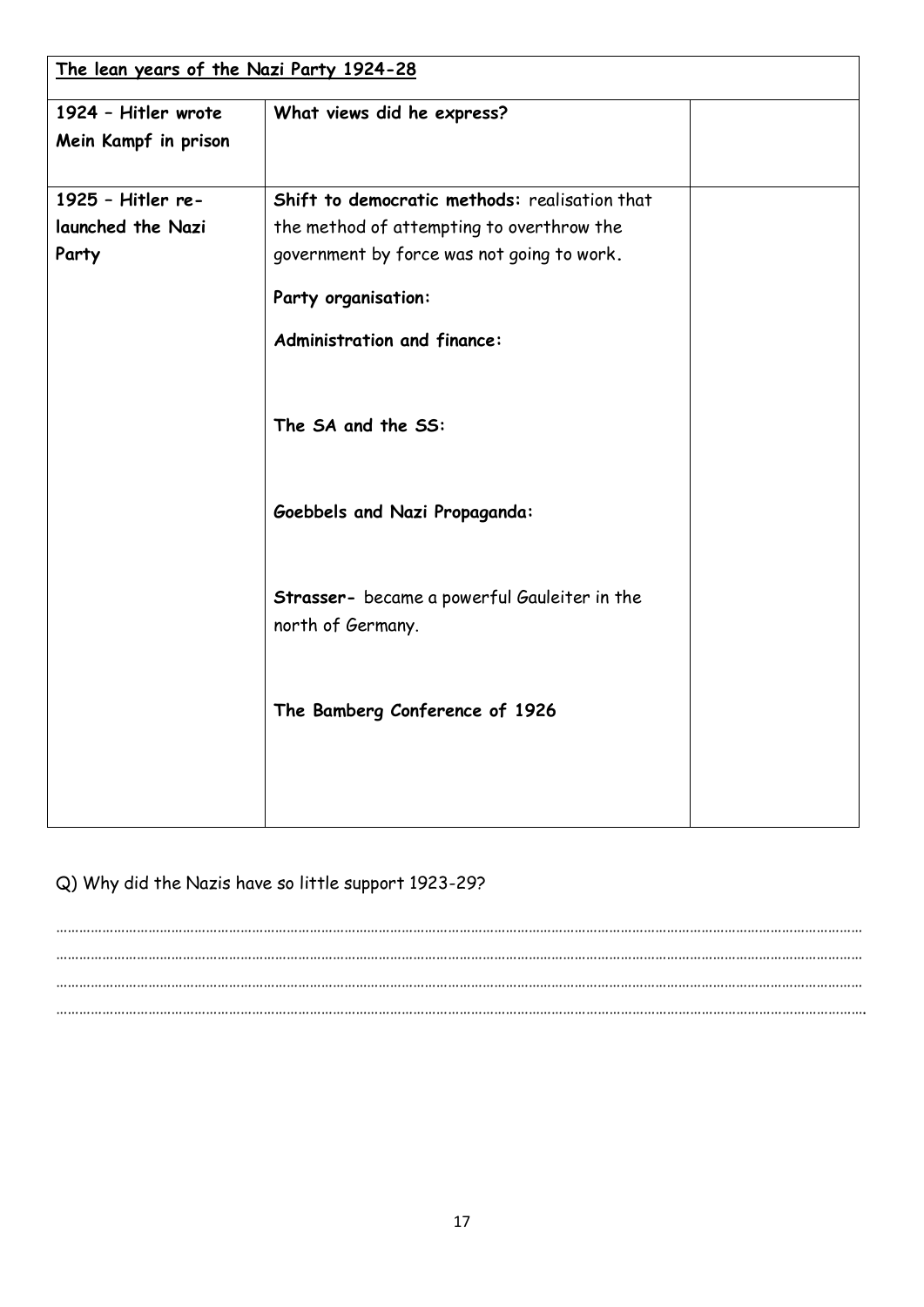| Reason                           | Description | Reason for increased<br>support |
|----------------------------------|-------------|---------------------------------|
| Hitler's appeal                  |             |                                 |
| The strength of the<br><b>SA</b> |             |                                 |
| Working - class<br>support       |             |                                 |
| Middle-class support             |             |                                 |
| <b>Farmers</b>                   |             |                                 |
| <b>Big business</b>              |             |                                 |
| Young people and<br>women        |             |                                 |
| Propaganda                       |             |                                 |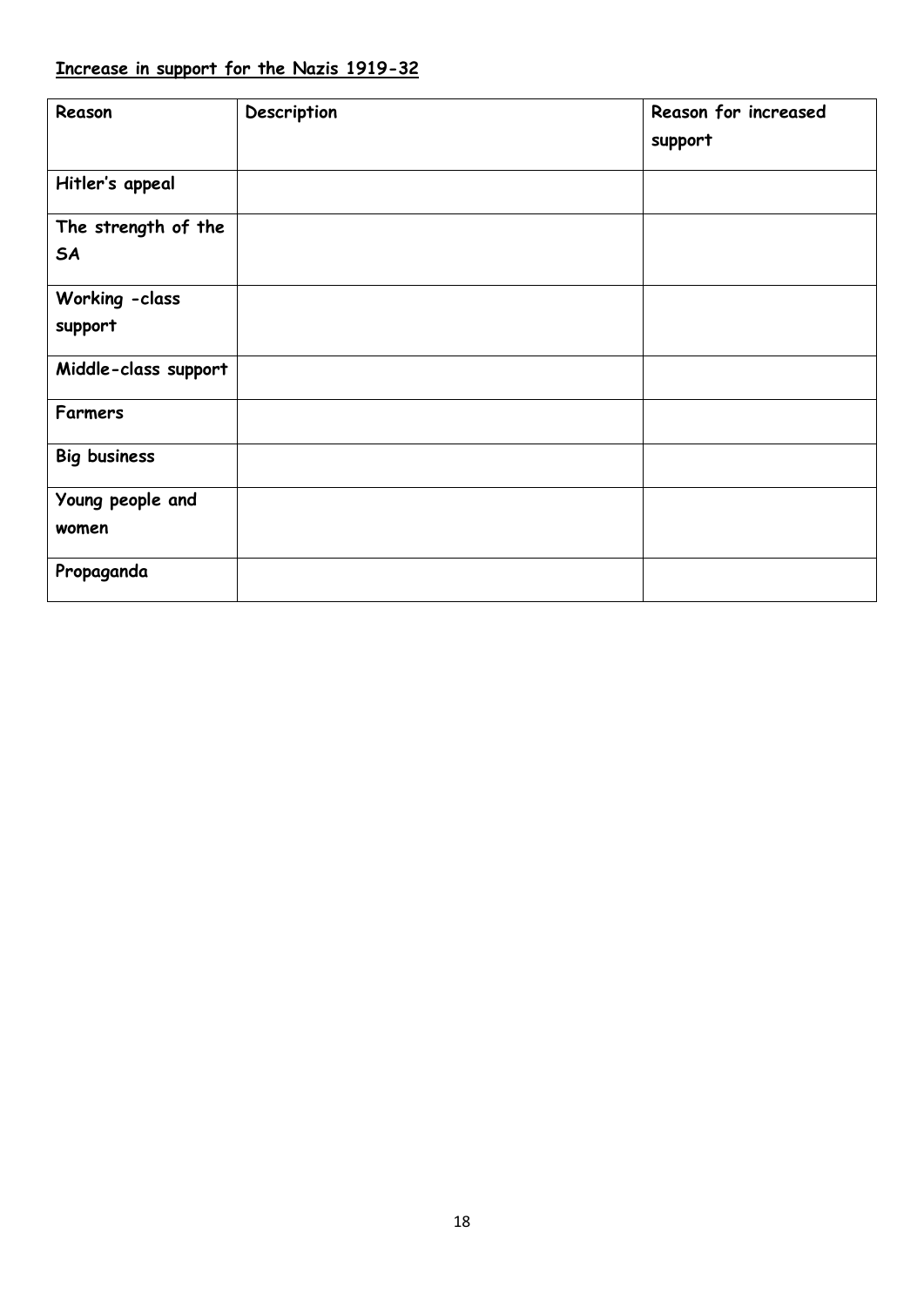# **How did Hitler become Chancellor?**

| Event                     | <b>Details</b>                                                  |
|---------------------------|-----------------------------------------------------------------|
| 1932 - Presidential       | Hindenburg won by 18 m votes. The communist leader got 5 m and  |
| <b>Elections</b>          | Hitler 11m                                                      |
|                           |                                                                 |
|                           | The poll had to be repeated as Hindenburg did not get 50% - he  |
|                           | then got 19m and was re-elected                                 |
| 1932 - The fall of        |                                                                 |
| <b>Chancellor Bruning</b> |                                                                 |
|                           |                                                                 |
|                           |                                                                 |
| May 1932 - Von papen as   |                                                                 |
| Chancellor                |                                                                 |
|                           |                                                                 |
|                           |                                                                 |
| <b>July 1932</b>          | Nazis - won 230 seats in the Reichstag- making them the largest |
|                           | party                                                           |
|                           |                                                                 |
| Dec 1932 - Von            |                                                                 |
| Schleicher as Chancellor  |                                                                 |
|                           |                                                                 |
| Jan 1933 - Hitler         |                                                                 |
| became Chancellor         |                                                                 |
|                           |                                                                 |
|                           |                                                                 |
|                           |                                                                 |
|                           |                                                                 |

# Q. What is the main reason why Hitler became chancellor in 1933? Why?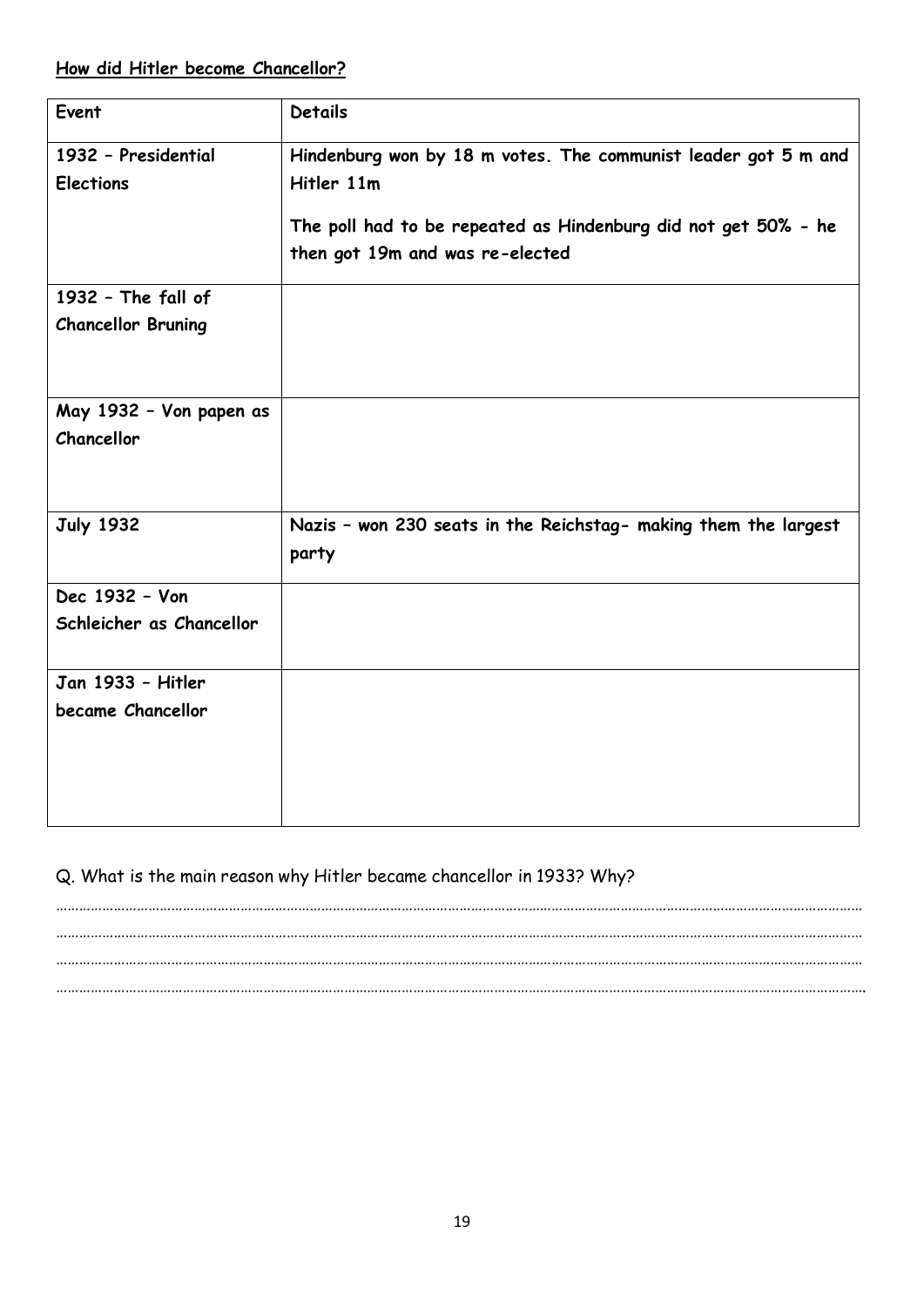| Event               | Opposition        | <b>Events</b>                                 | Consequences e.g. how  |
|---------------------|-------------------|-----------------------------------------------|------------------------|
|                     |                   |                                               | did it remove          |
|                     |                   |                                               | opposition?            |
|                     |                   |                                               |                        |
| Feb 1933 -          | <b>Communists</b> |                                               | Hitler used the events |
| The                 |                   |                                               | to get Hindenburg to   |
| Reichstag           |                   |                                               | declare a state of     |
| <b>Fire</b>         |                   |                                               | emergency - so long as |
|                     |                   |                                               | he had his support     |
|                     |                   |                                               | Hitler could use       |
|                     |                   |                                               | decrees to rule        |
|                     |                   |                                               | Germany                |
|                     |                   |                                               |                        |
|                     |                   |                                               | Decree for the         |
|                     |                   |                                               | Protection of the      |
|                     |                   |                                               | People and State -     |
|                     |                   |                                               |                        |
| <b>March 1933</b>   | Political         |                                               |                        |
| - The               | opponents         |                                               |                        |
| <b>Enabling Act</b> |                   |                                               |                        |
|                     |                   |                                               |                        |
|                     |                   |                                               |                        |
|                     |                   |                                               |                        |
|                     |                   |                                               |                        |
|                     |                   |                                               |                        |
|                     |                   |                                               |                        |
| May 1933 -          | Political         | Hitler believed that, if communists amongst   |                        |
| Trade               | opponents         | working men were able to control their        |                        |
| <b>Unions</b>       |                   | unions, the unions could be used, in strikes  |                        |
|                     |                   | for example to undermine the government -     |                        |
|                     |                   | Hitler banned trade unions and made strikes   |                        |
|                     |                   | illegal                                       |                        |
|                     |                   |                                               |                        |
| July 1933 -         | Political         | All parties were made illegal, except for the |                        |
| Political           | opponents         | <b>NSDAP</b>                                  |                        |
| parties             |                   |                                               |                        |
|                     |                   |                                               |                        |
| Local               | Political         | All regions had their own parliament which    |                        |
| government          | opponents         | Hitler could not control - so he abolished    |                        |
|                     |                   | each regions parliament and declared that     |                        |
|                     |                   | governors, appointed by him, would run        |                        |
|                     |                   | every region of Germany                       |                        |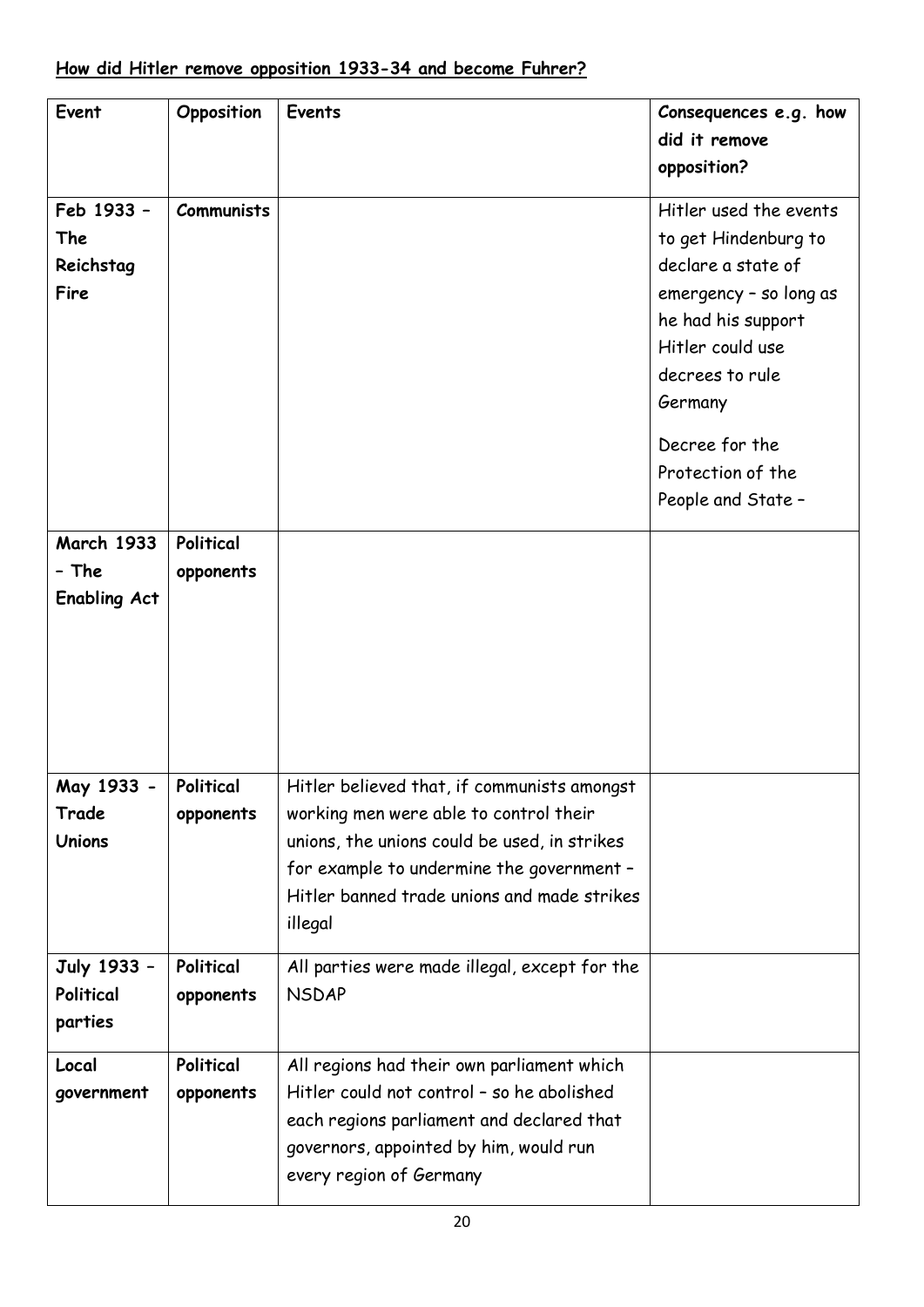| 1934 - The    | The SA   |                                              |  |
|---------------|----------|----------------------------------------------|--|
| Night of      | and Röhm |                                              |  |
| the Long      |          |                                              |  |
| <b>Knives</b> |          |                                              |  |
|               |          |                                              |  |
|               |          |                                              |  |
|               |          |                                              |  |
|               |          |                                              |  |
|               |          |                                              |  |
|               |          |                                              |  |
|               |          |                                              |  |
| 1934 -        |          | Hitler declared himself Führer and take the  |  |
| Death of      |          | presidents and chancellors powers. He        |  |
| Hindenburg    |          | forced an oath of loyalty from every soldier |  |
|               |          | in the army and organised a plebiscite to    |  |
|               |          | confirm his role.                            |  |
|               |          |                                              |  |

# **Q. How was Hitler able to turn Chancellorship into dictatorship?**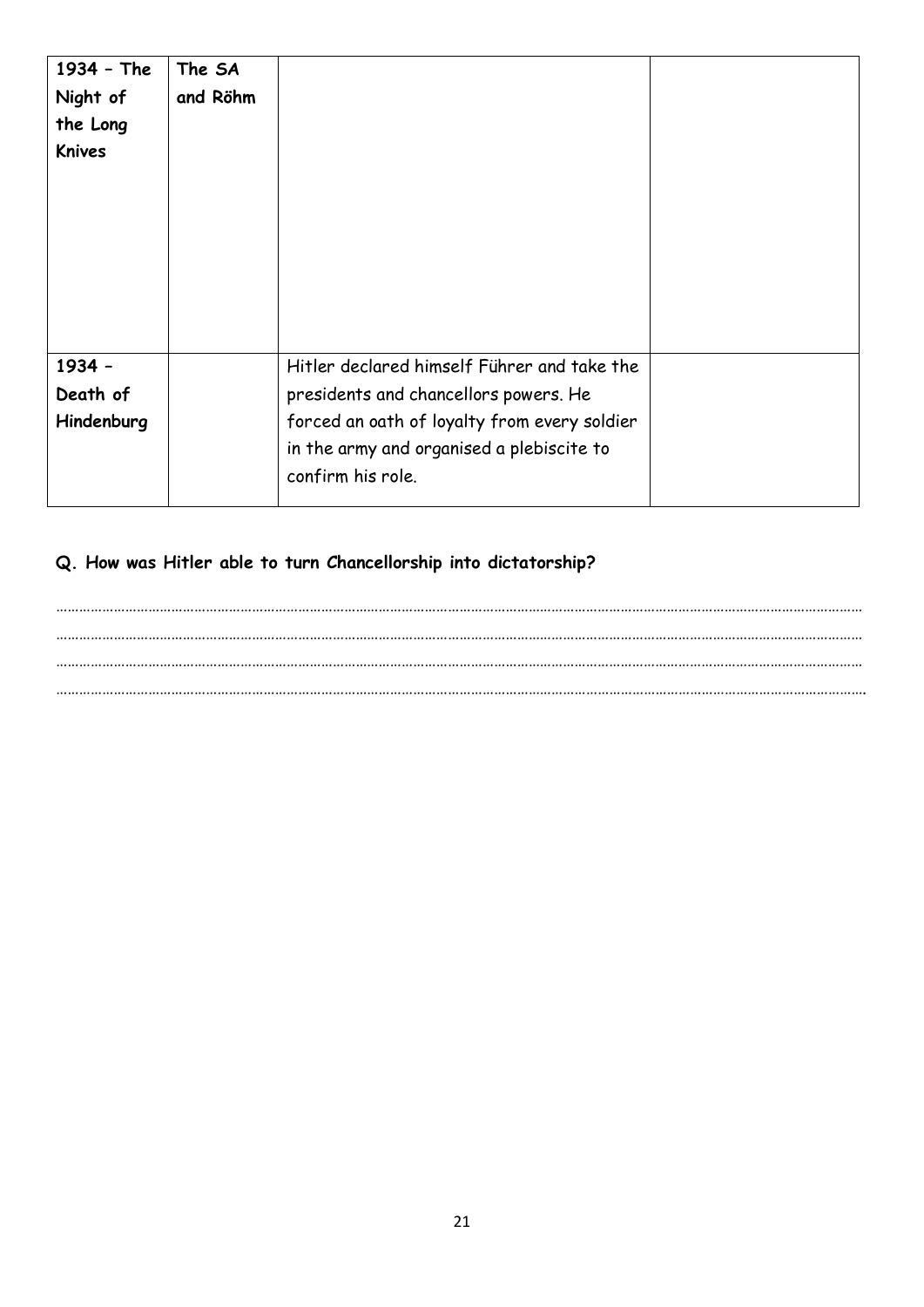# **How did Hitler keep control 1934-39?**

| Method              |                          | Description | How did it keep |
|---------------------|--------------------------|-------------|-----------------|
|                     |                          |             | control?        |
| The SS              | Police State -           |             |                 |
| (Schutzstaffel)     | Himmler                  |             |                 |
|                     |                          |             |                 |
|                     |                          |             |                 |
| The Gestapo         | Police State -           |             |                 |
|                     | Himmler                  |             |                 |
|                     |                          |             |                 |
| Concentration       | Police State -           |             |                 |
| camps               | Himmler                  |             |                 |
|                     |                          |             |                 |
| The law courts      | Police State -           |             |                 |
|                     | Himmler                  |             |                 |
|                     |                          |             |                 |
|                     |                          |             |                 |
| The Catholic        |                          |             |                 |
| Church              |                          |             |                 |
| The Protestant      |                          |             |                 |
| Church              |                          |             |                 |
| The Reich           |                          |             |                 |
| Church              |                          |             |                 |
|                     |                          |             |                 |
|                     |                          |             |                 |
| The<br>Confessional |                          |             |                 |
| Church              |                          |             |                 |
|                     |                          |             |                 |
| The Nuremberg       | Propaganda and           |             |                 |
| <b>Rallies</b>      | Censorship -<br>Goebbels |             |                 |
|                     |                          |             |                 |
| The Press           | Propaganda and           |             |                 |
|                     | Censorship -             |             |                 |
|                     | Goebbels                 |             |                 |
|                     |                          |             |                 |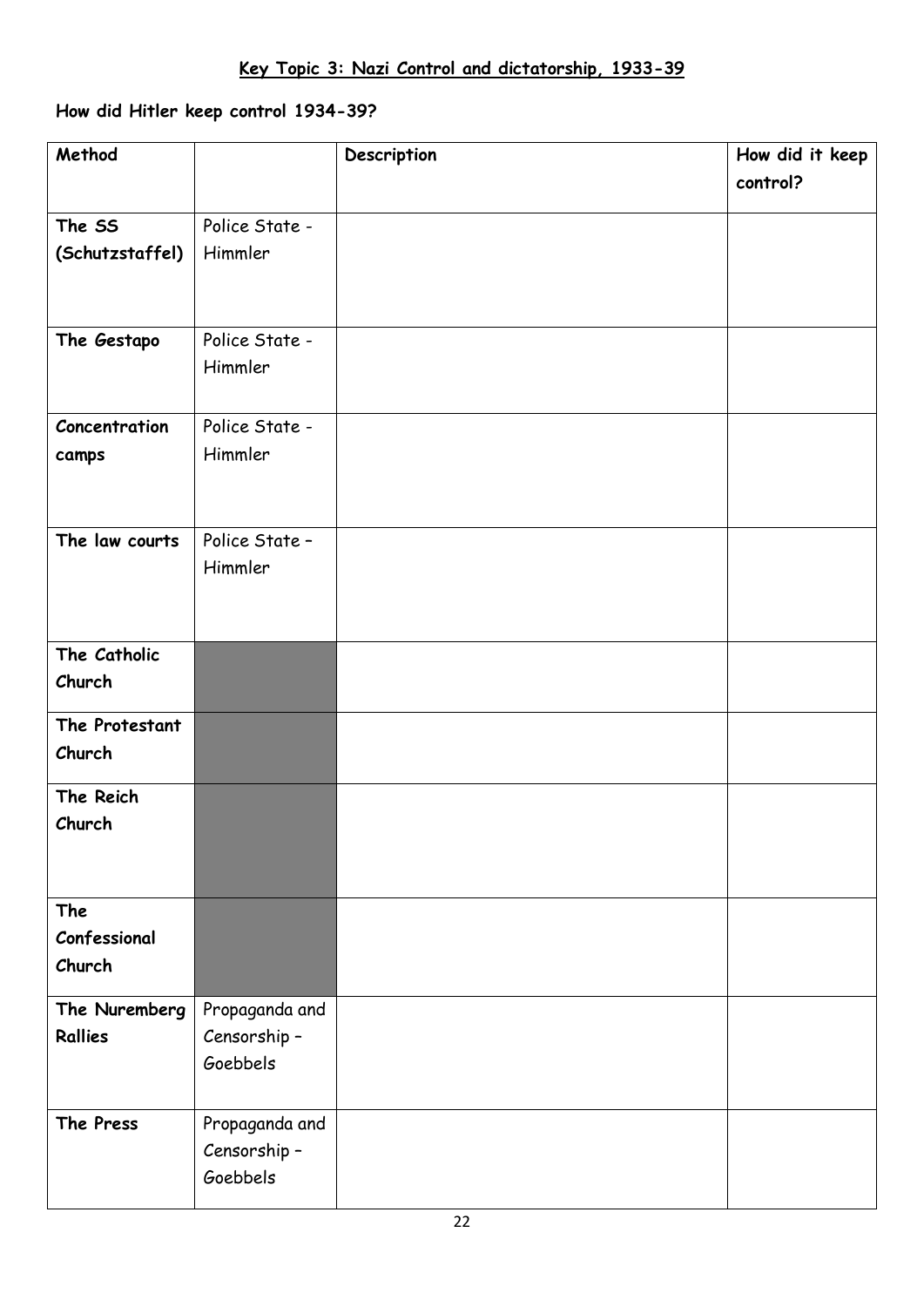| <b>Universities</b> | Propaganda and |                        |  |
|---------------------|----------------|------------------------|--|
|                     | Censorship-    |                        |  |
|                     | Goebbels       |                        |  |
| The arts            | Propaganda and |                        |  |
|                     | Censorship-    |                        |  |
|                     | Goebbels       |                        |  |
| Radio               | Propaganda and |                        |  |
|                     | Censorship-    |                        |  |
|                     | Goebbels       |                        |  |
| Cinema              | Propaganda and |                        |  |
|                     | Censorship-    |                        |  |
|                     | Goebbels       |                        |  |
| Sport               | Propaganda and |                        |  |
|                     | Censorship-    |                        |  |
|                     | Goebbels       |                        |  |
|                     |                | 1936 - Berlin Olympics |  |

# **Opposition?**

| Group  | Reason | Description                       | Consequences                                                                                                                                                                           |
|--------|--------|-----------------------------------|----------------------------------------------------------------------------------------------------------------------------------------------------------------------------------------|
| Youth  |        | White Rose Group:                 |                                                                                                                                                                                        |
|        |        | <b>Edelweiss Pirates:</b>         |                                                                                                                                                                                        |
| Church |        | Protestants:<br><b>Catholics:</b> | The Catholic church<br>did not oppose. Only a<br>handful of individuals<br>did, although many<br>opposed the<br>euthanasia<br>programme of the<br>mentally and<br>physically disabled. |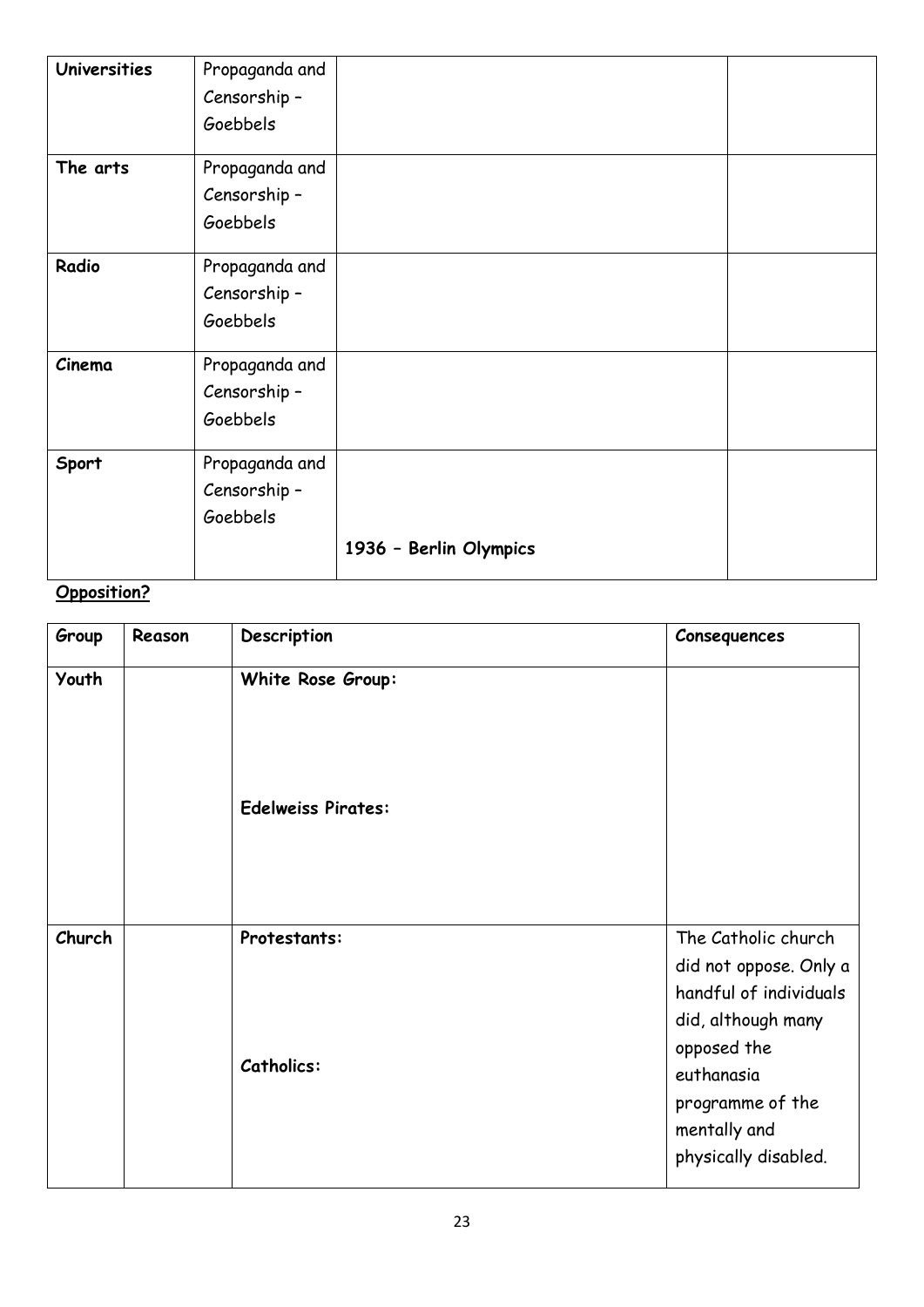# Q. How far did the Nazis control and influence people? Why was there so little opposition?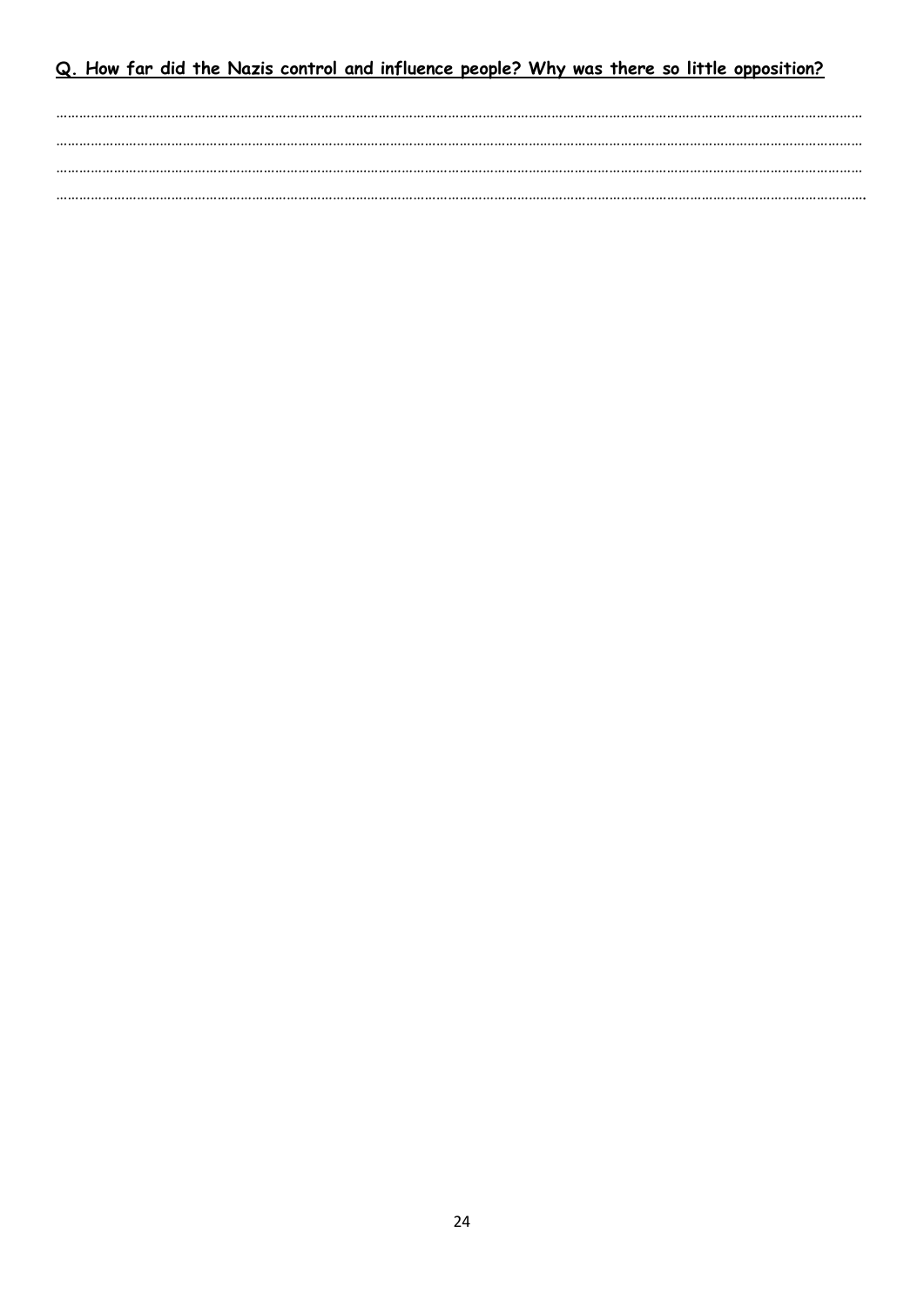| <u>Key Topic 4: Life in Nazi Germany 1933-39</u> |
|--------------------------------------------------|
|--------------------------------------------------|

| Group | Nazi ideas | What happened             | Changes? |
|-------|------------|---------------------------|----------|
| Youth |            | Education/ schools        |          |
|       |            | Youth Movements:          |          |
|       |            | Hitler Youth:             |          |
|       |            |                           |          |
|       |            | League of German Maidens: |          |
|       |            |                           |          |
|       |            |                           |          |
| Women |            | Appearance:               |          |
|       |            | Work:                     |          |
|       |            | Marriage and childbirth:  |          |
|       |            | Family:                   |          |
|       |            |                           |          |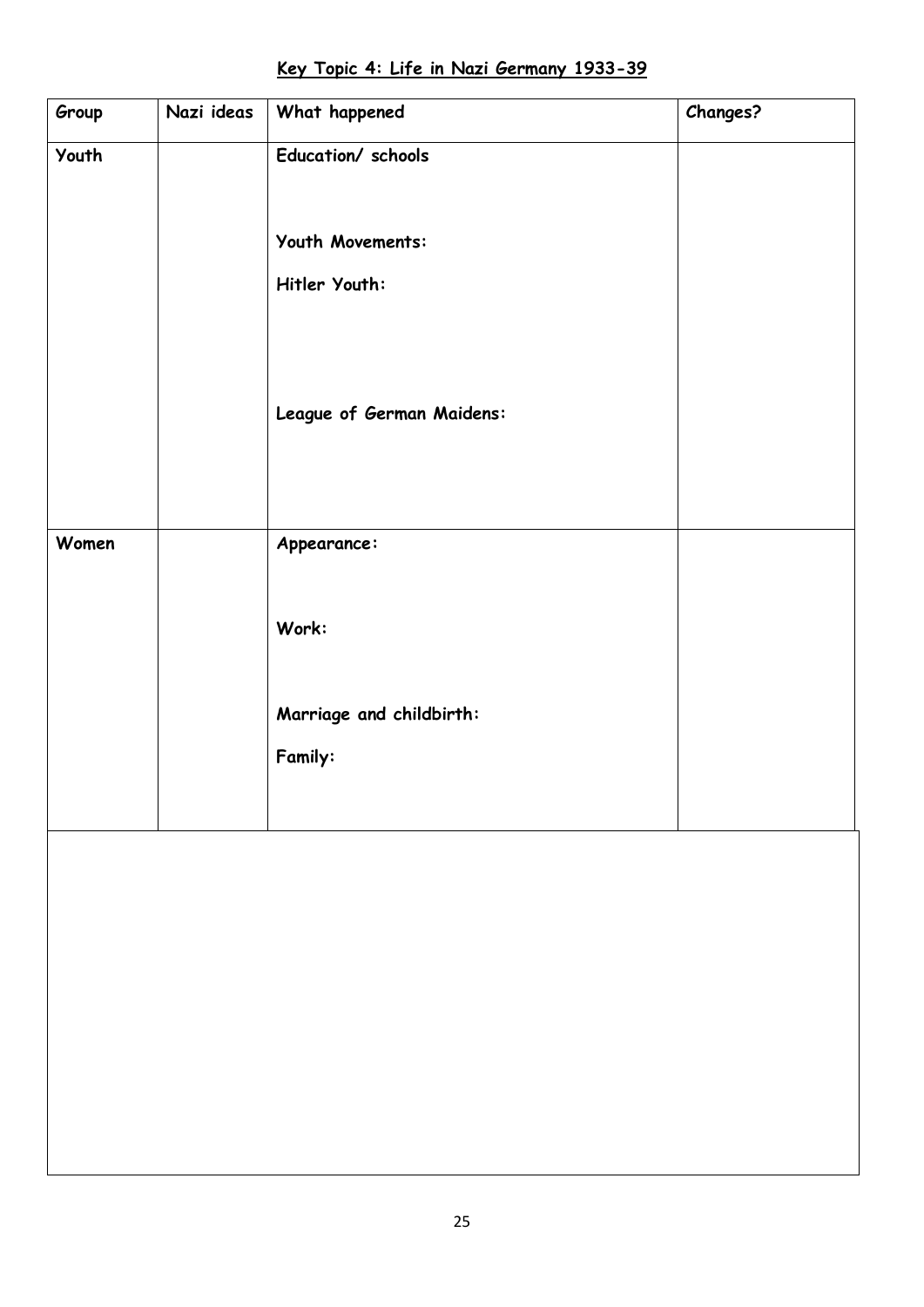| Persecution of the     | <b>Details</b> | <b>Changes?</b> |
|------------------------|----------------|-----------------|
| Jews                   |                |                 |
| April 1933 - Nazi      |                |                 |
| boycotts of Jewish     |                |                 |
| businesses             |                |                 |
| April 1933 - Jews      |                |                 |
| banned from            |                |                 |
|                        |                |                 |
| government jobs        |                |                 |
| Sept 1933 - Jews       |                |                 |
| banned from inheriting |                |                 |
| land                   |                |                 |
| May 1935, Jews         |                |                 |
| banned from the army   |                |                 |
|                        |                |                 |
| June 1935 - Jews       |                |                 |
| were banned from       |                |                 |
| restaurants            |                |                 |
| Sept 1935 - The        |                |                 |
| Nuremberg Laws         |                |                 |
|                        |                |                 |
| Nov 1938 -             | Cause:         |                 |
| Kristallnacht          |                |                 |
|                        |                |                 |
|                        | Events:        |                 |
|                        |                |                 |
|                        |                |                 |
|                        |                |                 |
|                        | Aftermath:     |                 |
|                        |                |                 |
|                        |                |                 |
|                        |                |                 |
|                        |                |                 |
| Other minorities       |                |                 |
|                        |                |                 |
|                        |                |                 |
|                        |                |                 |
|                        |                |                 |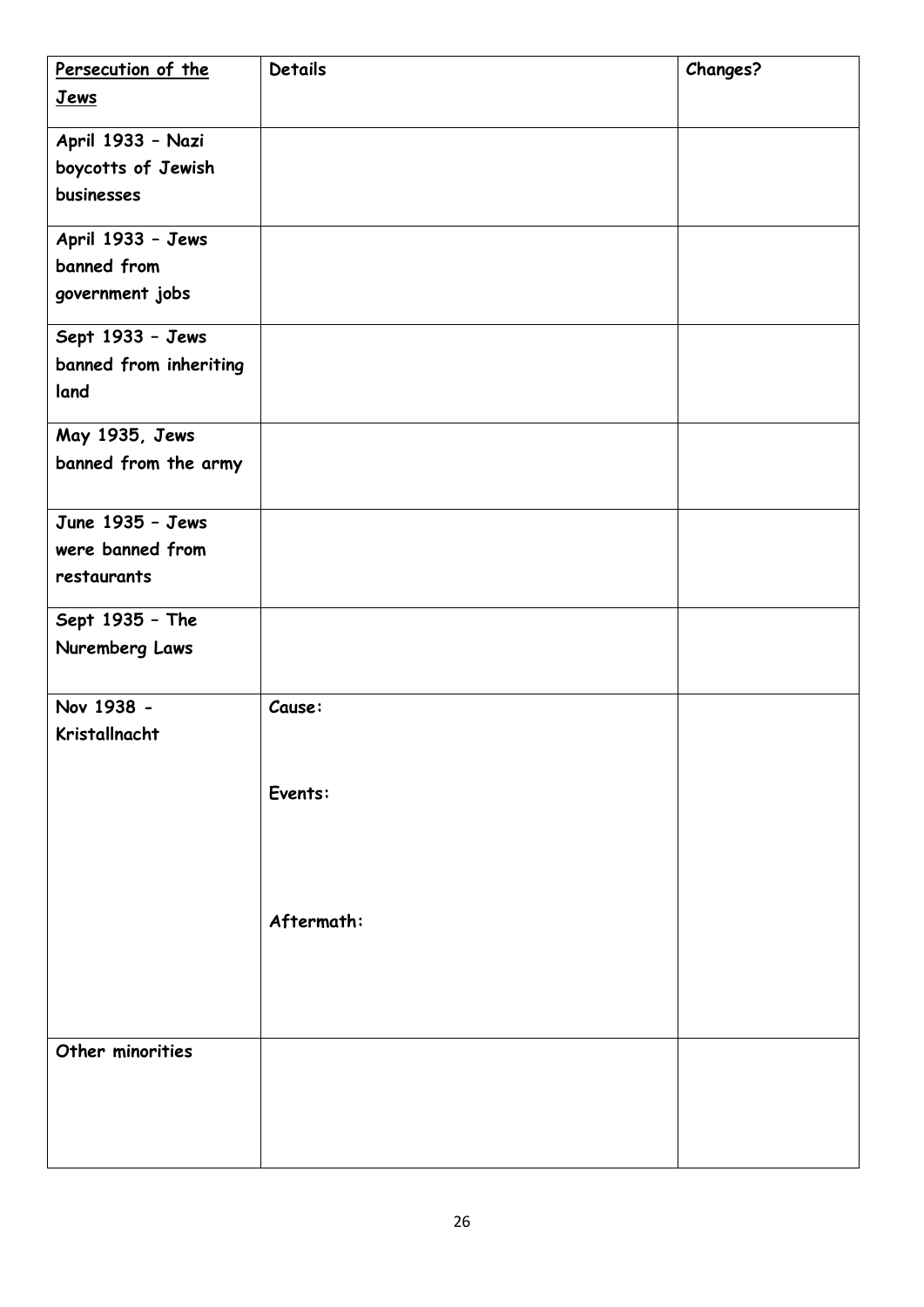# **The Economy 1933-39**

# **Work and employment:**

| Policy                 | Group      | <b>Details</b> | Did it help the |
|------------------------|------------|----------------|-----------------|
|                        | affected   |                | economy?        |
| DAF - German           | Workers    |                |                 |
| <b>Labour Front</b>    |            |                |                 |
| RAD - National         | Unemployed |                |                 |
| Labour Service         |            |                |                 |
| Rearmament             | Unemployed |                |                 |
| Overall - did it help? |            |                |                 |